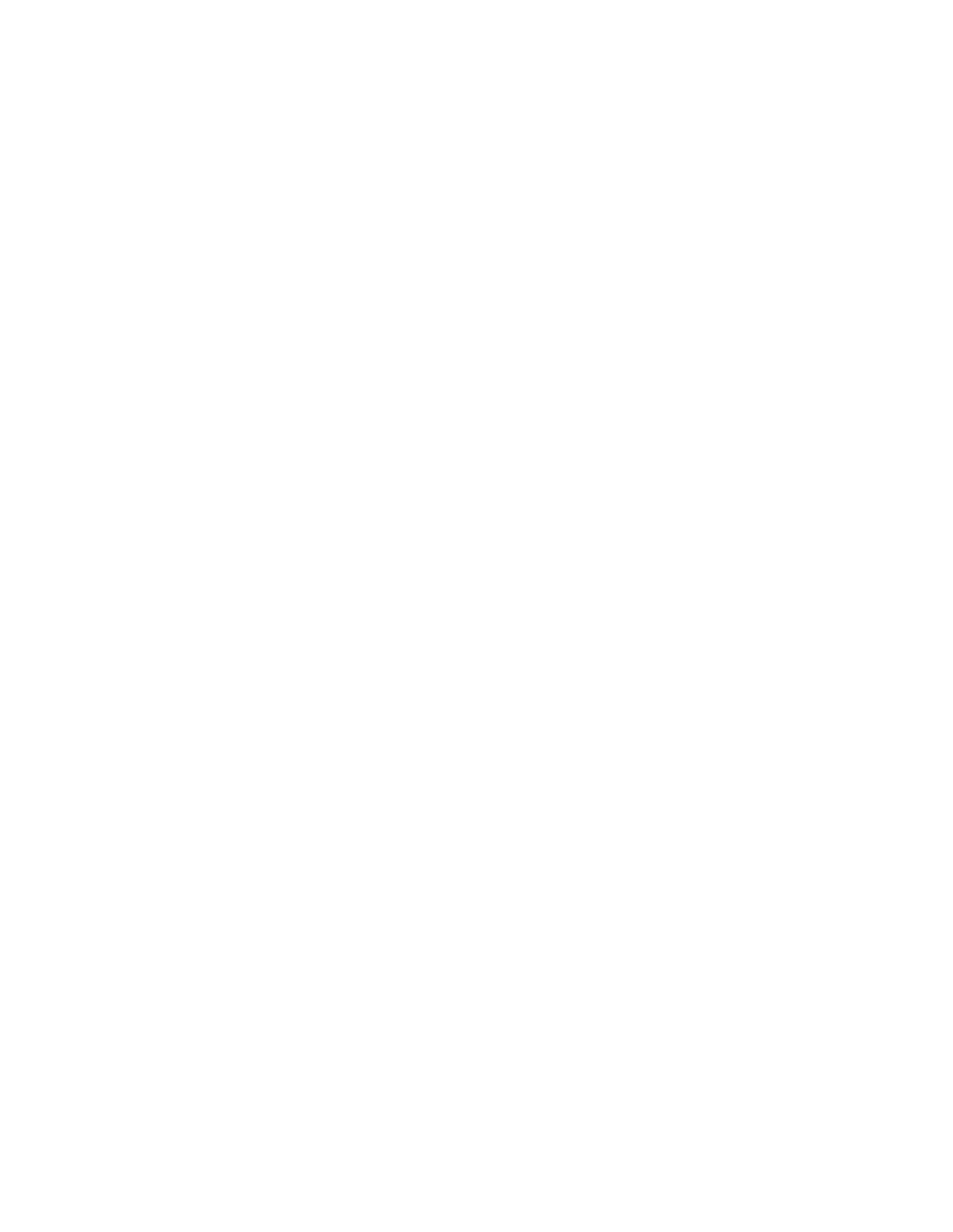| From the Commanding Officer, Office of Professional Standards ("O.P.S.")                                    |  |
|-------------------------------------------------------------------------------------------------------------|--|
|                                                                                                             |  |
|                                                                                                             |  |
| Administrative Internal Proceedings Unit                                                                    |  |
| Staff Inspection Unit $\ldots \ldots \ldots \ldots \ldots \ldots \ldots \ldots \ldots \ldots \ldots \ldots$ |  |
|                                                                                                             |  |
|                                                                                                             |  |
|                                                                                                             |  |
|                                                                                                             |  |
| Five Year Comparison of Number of Incidents Reported (Chart)                                                |  |
| EEO / AA Investigations Forwarded to O.P.S. for Disciplinary Action                                         |  |
| Compliance Investigations Forwarded to O.P.S. for Disciplinary Action                                       |  |
| Five Year Breakdown of Incident Classifications (Table)                                                     |  |
|                                                                                                             |  |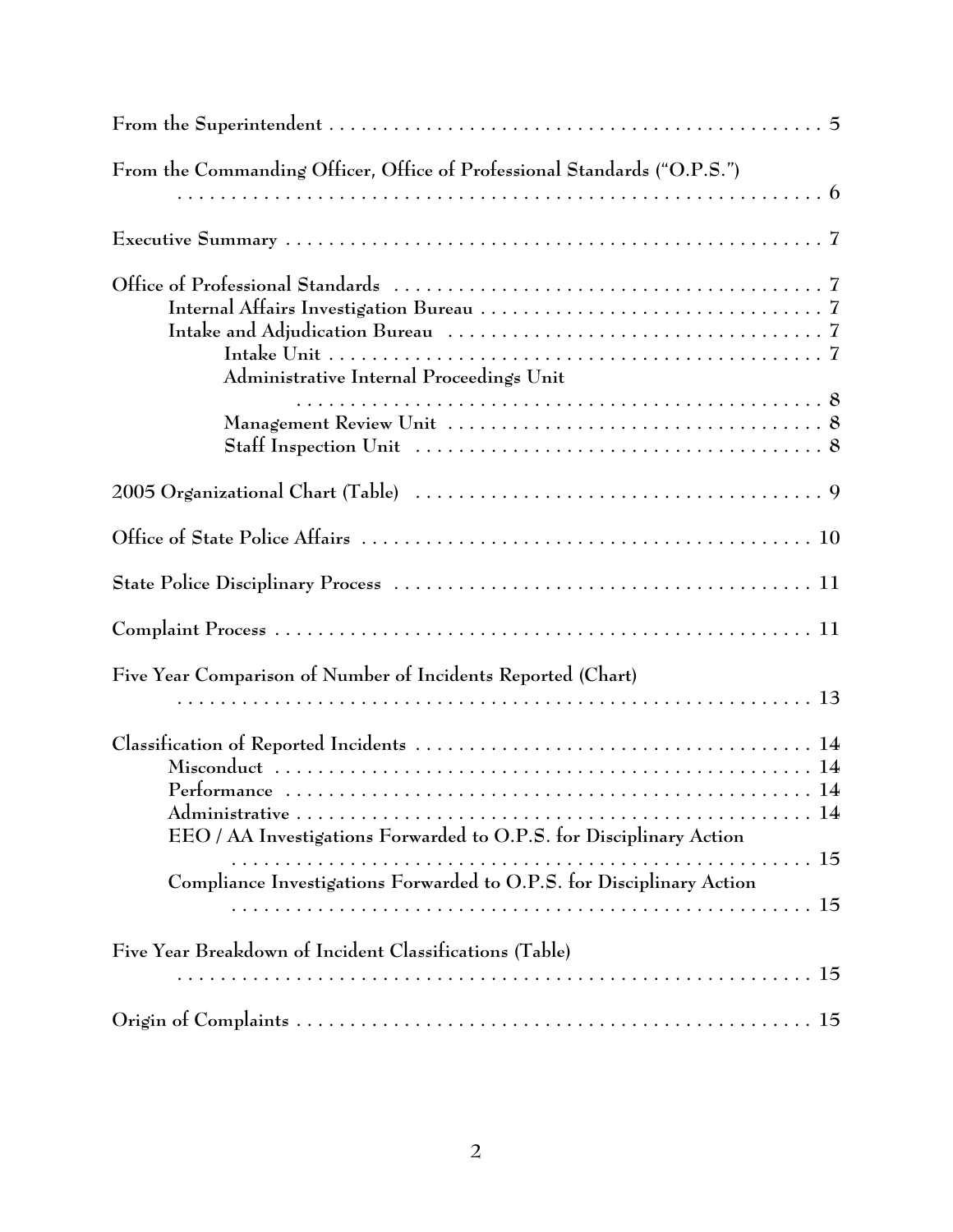| FIVE YEAR COMPARISON OF COMPLAINT SOURCES (Chart)                       |
|-------------------------------------------------------------------------|
|                                                                         |
| Criminal Proceedings Involving Division Members                         |
| Line of Duty: Citizen Initiated Criminal Matters                        |
|                                                                         |
| On-duty Conduct: State Police or Other Law Enforcement Agency Initiated |
|                                                                         |
|                                                                         |
|                                                                         |
|                                                                         |
|                                                                         |
|                                                                         |
| SUMMARY OF COMPLETED CASES (Table)                                      |
|                                                                         |
| Misconduct Investigations Opened in 2005                                |
|                                                                         |
|                                                                         |
|                                                                         |
|                                                                         |
|                                                                         |
|                                                                         |
|                                                                         |
|                                                                         |
|                                                                         |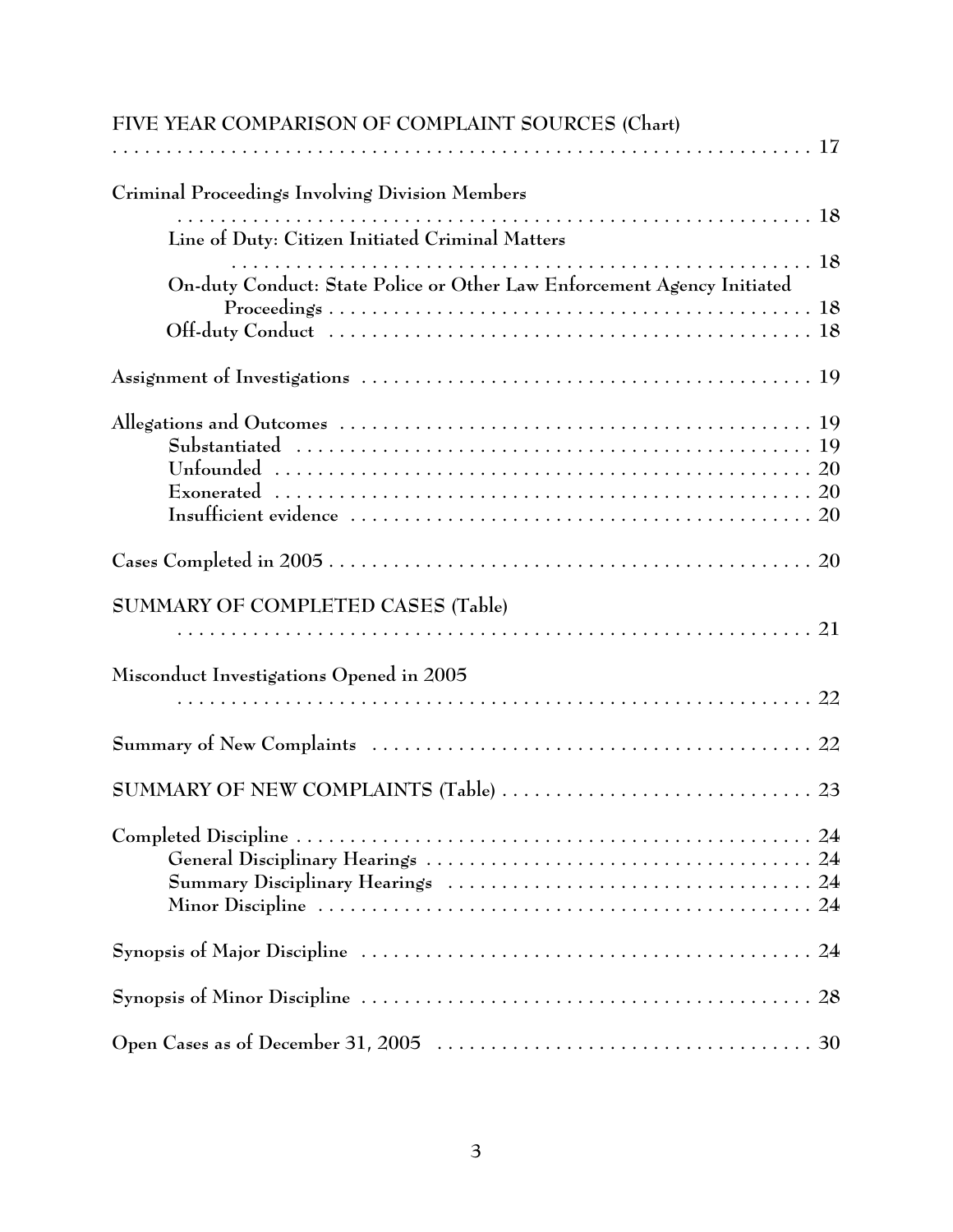| Prosecutions for False Citizen Complaints |  |  |  |  |  |
|-------------------------------------------|--|--|--|--|--|
|                                           |  |  |  |  |  |
|                                           |  |  |  |  |  |
|                                           |  |  |  |  |  |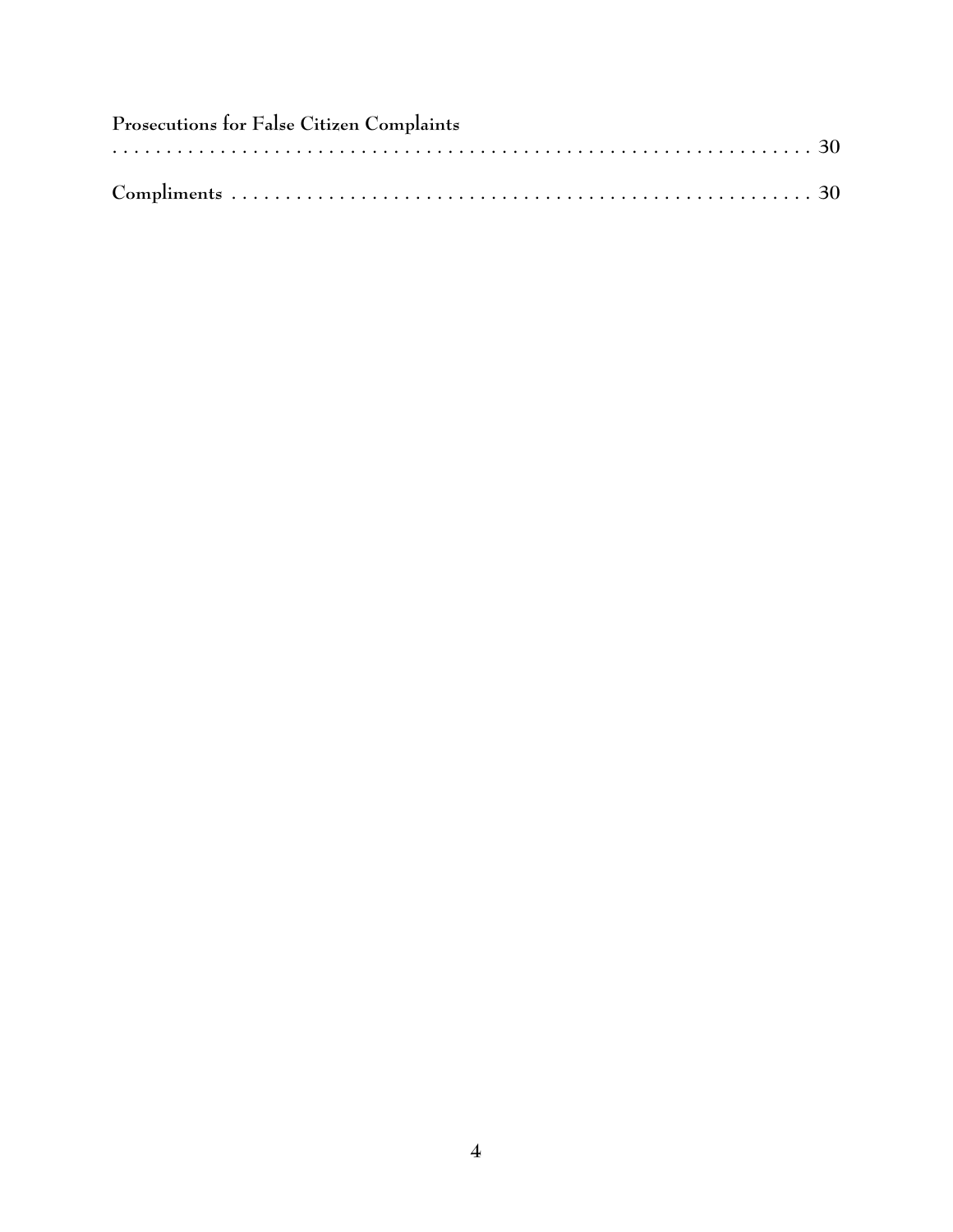#### **FROM THE SUPERINTENDENT...**

I am proud to present the Governor, State Legislature, and the citizens of New Jersey with the Office of Professional Standards 2005 Annual Report. The New Jersey State Police remains committed to preserving the public's trust and confidence that our state troopers are conducting themselves in a professional and exemplary manner. The public justifiably expects that all of our members carry out their duties and responsibilities fairly, impartially, and constitutionally.

The public's perception of the New Jersey State Police is greatly enhanced by our own expectations to hold our members to an extremely high standard of conduct. The Office of Professional Standards 2005 Annual Report is our endeavor to be transparent and open to public scrutiny. To that end, this report contains information relating to complaints and compliments against state troopers, and the results of our internal investigative and disciplinary process.

All complaints against members of the New Jersey State Police are fully investigated and pursued to their logical conclusion. The Office of Professional Standards conducts thorough, fair and impartial internal investigations and oversees the disciplinary system. In April 2004, the tasks relating to internal affairs reform were removed from the Consent Decree due to the Office of Professional Standards maintaining substantial compliance with the terms of the Decree for a two year period. This milestone set a new standard for the entire Division.

Today, the New Jersey State Police has embraced organizational accountability at all ranks which is evidenced in the recent release of the 13<sup>th</sup> Independent Monitoring Report which credits the State Police with 100 percent compliance in all requirements of the 1999 Consent Decree for a second consecutive monitoring period. I would like to commend the men and women of the New Jersey State Police for all of their hard work and dedication during the past year. Achieving a 100 percent compliance rate in performance of their duties is a testament to our troopers and their level of competency and professionalism. The Division has used the Consent Decree as a vehicle to embrace organizational change, allowing us to go beyond its parameters, and an opportunity to adopt a pattern and practice of sustained excellence.

Changes in policies and procedures coupled with the leveraging of technology has built a solid foundation for continued best practices as we move into 2006. This includes effective training programs, sound policies guiding trooper conduct, supervisory and management accountability, thorough and timely investigation of citizen complaints, and discipline. All members are called on to act in a manner that will maintain the confidence and trust of the citizens of New Jersey, and all those traveling through our state.

Honor, Duty, and Fidelity<br>Joseph K *Luen M* 

**Joseph R. Fuentes Colonel Superintendent**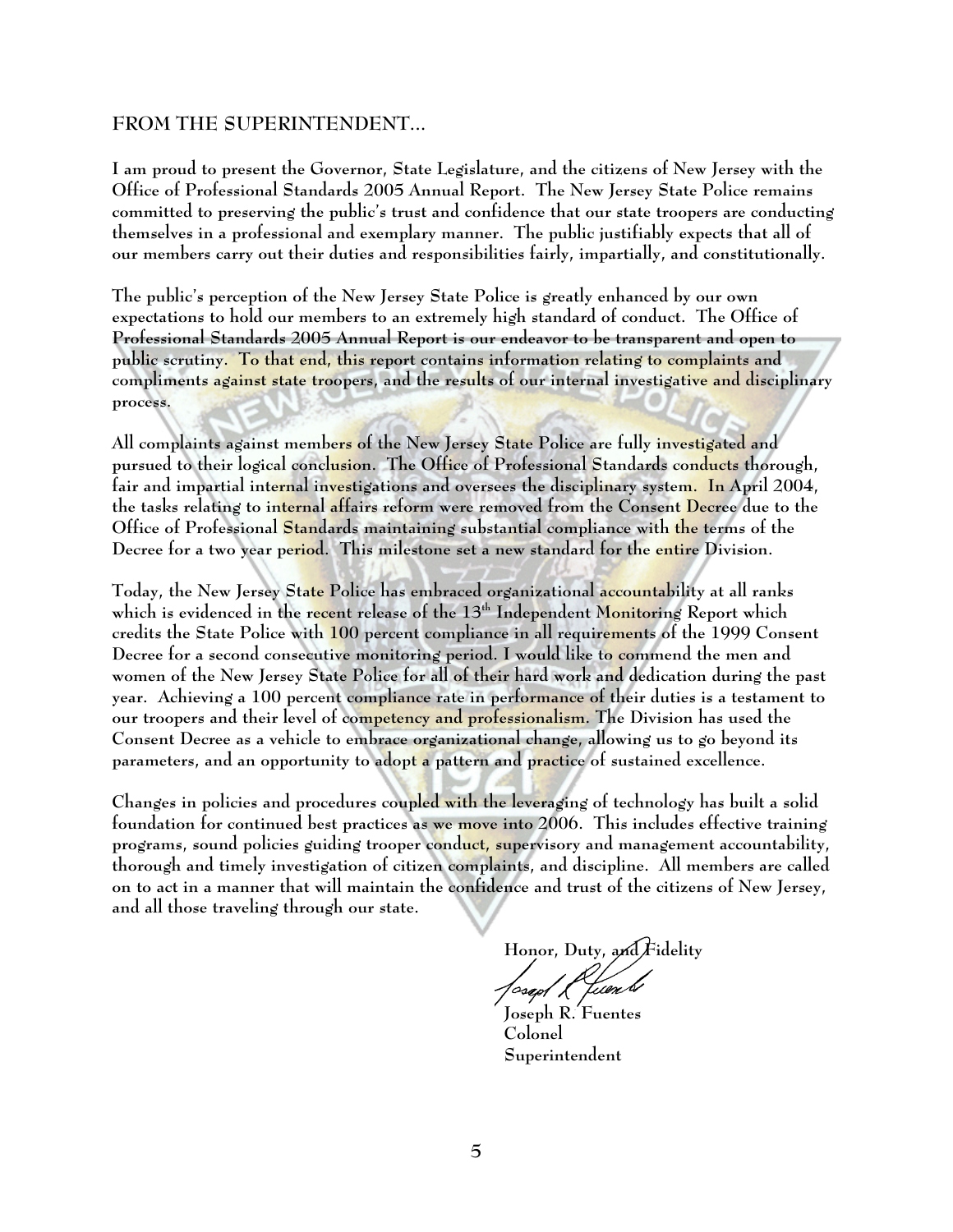#### **FROM THE COMMANDING OFFICER, OFFICE OF PROFESSIONAL STANDARDS...**

As the Commanding Officer of the Office of Professional Standards, I am proud to present the 2005 Annual Report which is an open and candid look at the disciplinary system of the New Jersey State Police. The information contained in the report clearly reflects the State Police's commitment to maintaining the highest standards of conduct and integrity that is demanded of New Jersey State Troopers. This report will permit citizens and troopers alike to appraise our commitment to this endeavor, while ensuring the public's trust and confidence in our efforts to police our own.

The public's perception of the New Jersey State Police is based not only on personal interactions and contacts with our state troopers, but on knowledge gained from organizational transparency. The Office of Professional Standards Annual Report demonstrates our commitment to be transparent. This report provides information to the public we serve regarding the conduct of our state troopers and we welcome the public's review and scrutiny.

The Office of Professional Standards was removed from the Consent Decree in April 2004 based on meeting or exceeding the very strict requirements pertaining to the internal affairs process for a two-year period. While the Office of Professional Standards is proud of our achievements, it is imp<mark>ortan</mark>t to note the Consent Decree was never viewed as an obstacle, but rather a baseline for us to adopt a pattern and practice of best practices to sustain excellence.

To assist us in our endeavor in maintaining the highest level of performance and accountability, the Office of State Police Affairs, Office of Attorney General, conducts independent audits of the Office of Professional Standards. In the July 2005 audit, the Office of State Police Affairs conducted a 100% review of internal affairs files pertaining to critical incidents such as domestic violence, excessive force, racial profiling/disparate treatment, illegal search and false arrest, and found the Office of Professional Standards continues to perform in an exemplary manner.

I am proud of the accomplishments of the Office of Professional Standards which would not have been possible without the committed leadership, support, and dedication of the Superintendent, Colonel Joseph R. Fuentes, his executive staff, members of the Office of Professional Standards, and the rank and file of our state troopers.

The Office of Professional Standards will continue to adopt a pattern and practice of sustained excellence in order to maintain the confidence and trust of the citizens of New Jersey, and all those traveling through our state. I have full confidence in our reporting and disciplinary system which allows us to accept complaints and compliments regarding the conduct of our state troopers, while ensuring a fair and impartial investigative and disciplinary process.

The Office of Professional Standards will continue these efforts and in doing so, the New Jersey State Police will continue to maintain its reputation as a leader among law enforcement agencies in the nation.

**Robert J. Cicchino, Major**

**Commanding Officer Office of Professional Standards**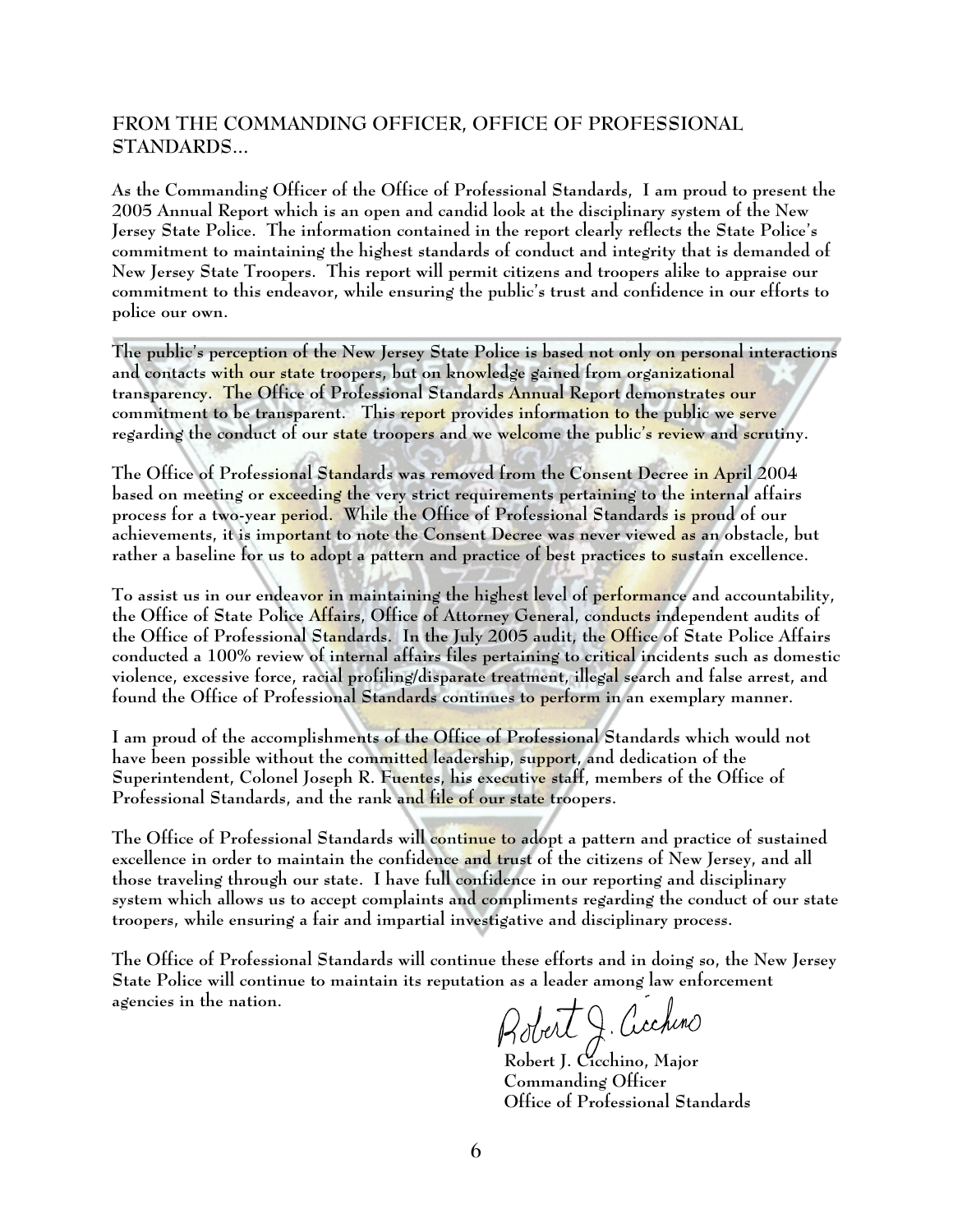## **EXECUTIVE SUMMARY**

**This report is intended to provide the Governor, State Legislature, the citizens of the State of New Jersey, and all other interested parties a brief history of the State Police internal affairs process and a comprehensive look at the disciplinary system employed by the Division. Included in the report are explanations of how the Division receives complaints, classifies the allegations, assigns cases for investigation, and adjudicates substantiated charges against enlisted members. The report also provides overviews of major and minor discipline imposed in 2005 as the result of substantiated allegations and other actions taken by the Division to address aberrant behavior.**

### **OFFICE OF PROFESSIONAL STANDARDS**

**In 1999, the Attorney General's Office conducted a review of the Division's disciplinary system. As a result of this review, the Internal Affairs Bureau was reorganized and the Office of Professional Standards was established. The investigative and adjudication functions were transferred from the Division Staff Section and placed under the control of a major reporting directly to the superintendent. During 2001, the Division Standing Operating Procedure that governs the Office of Professional Standards was completely revised, and the new policy was adopted in January 2002. This revision ultimately resulted in the formation of two distinct bureaus within the office.** 

**INTERNAL AFFAIRS INVESTIGATION BUREAU**

**The Internal Affairs Investigation Bureau is responsible for investigating all misconduct complaints made against enlisted members of the State Police. This bureau is commanded by a captain holding the position of bureau chief. The bureau also has an assistant bureau chief holding the rank of lieutenant. In addition to the command staff, there are three regional investigative units. There are currently thirty-two persons assigned to this bureau, twenty-eight enlisted and four civilian support persons. This includes twenty-three full time investigators holding at least the rank of detective sergeant.** 

#### **INTAKE AND ADJUDICATION BUREAU**

**The Intake and Adjudication Bureau is also commanded by a captain, as bureau chief, and lieutenant, as assistant bureau chief. The bureau is divided into four units with varying responsibilities:**

**The Intake Unit: Accepts, classifies, and assigns or refers all reportable incidents received by the Office of Professional Standards. This unit is also responsible for**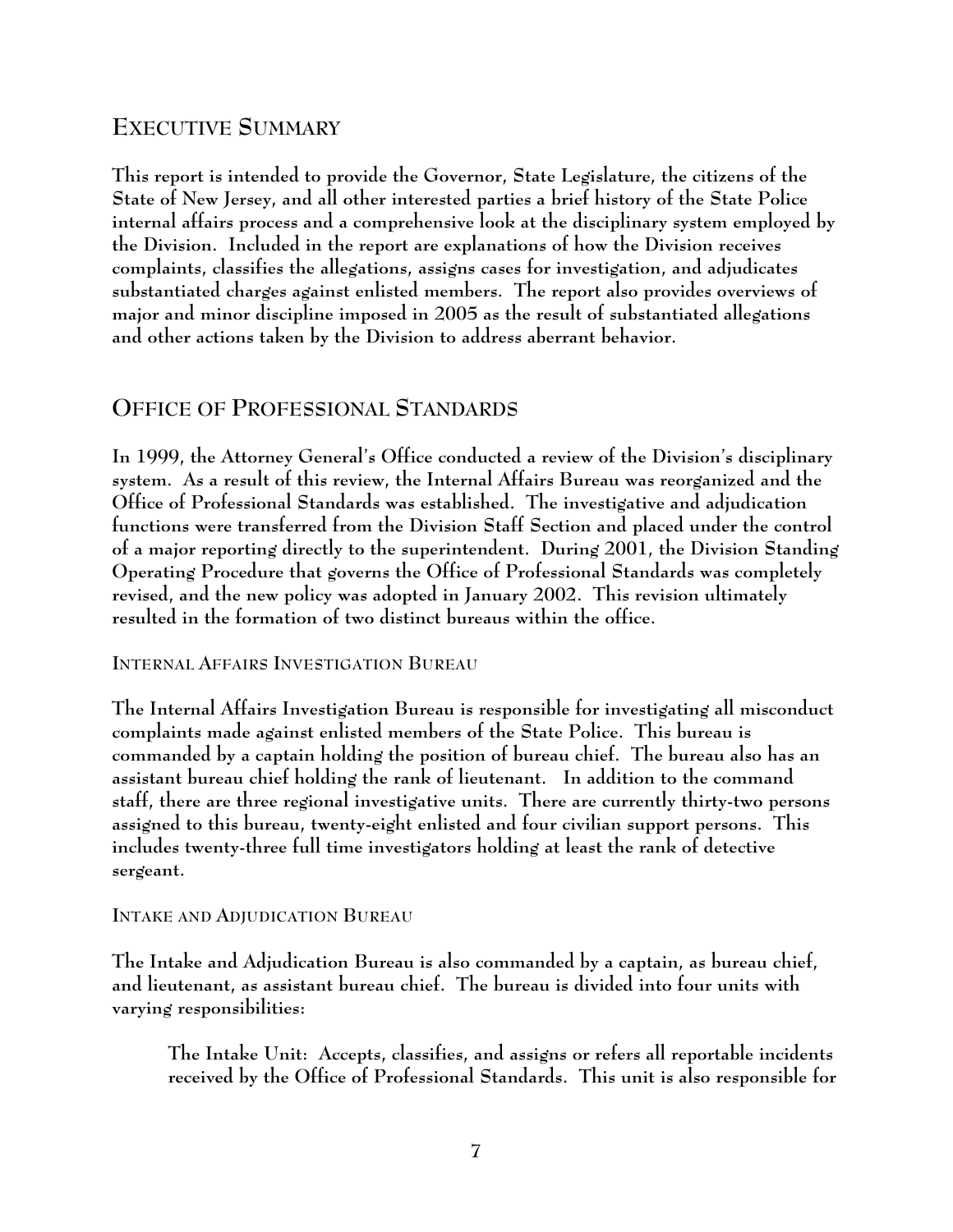**notifying complainants and members of the Division's response to the complaints.** 

**The Administrative Internal Proceedings Unit: Responsible for the adjudication of substantiated allegations, convening disciplinary hearings, tracking civil complaints against the Division and its members, and acts as a liaison between the Office of Professional Standards and the Office of the Attorney General, Office of State Police Affairs, Division of Law, and the Office of Administrative Law.**

**The Management Review Unit: Responsible for the design, implementation, documentation, evaluation, and improvement of the Division's internal controls. It also assists sections and bureaus in developing systems of review for the cost effective use of resources and reviews all procedures concerning division financial accounts. The unit assures that the "Ethical Standards Conflict of Interest Law,"** *N.J.S.A***. 52:13D-12 et seq., is reviewed annually by all Division personnel. The unit acts as a liaison between the Division of State Police and Department of Law and Public Safety and all other authorized audit groups.**

**The Staff Inspection Unit: Responsible for instructing field officers in proper inspection techniques, reviewing inspection reports submitted by field supervisors, conducting evidence and administration inspections of stations and field units, and examining supervisory mobile video recording reviews.** 

**On December 31, 2005, the Office of Professional Standards consisted of 70 persons. This includes 17 professional support personnel and 53 enlisted persons.**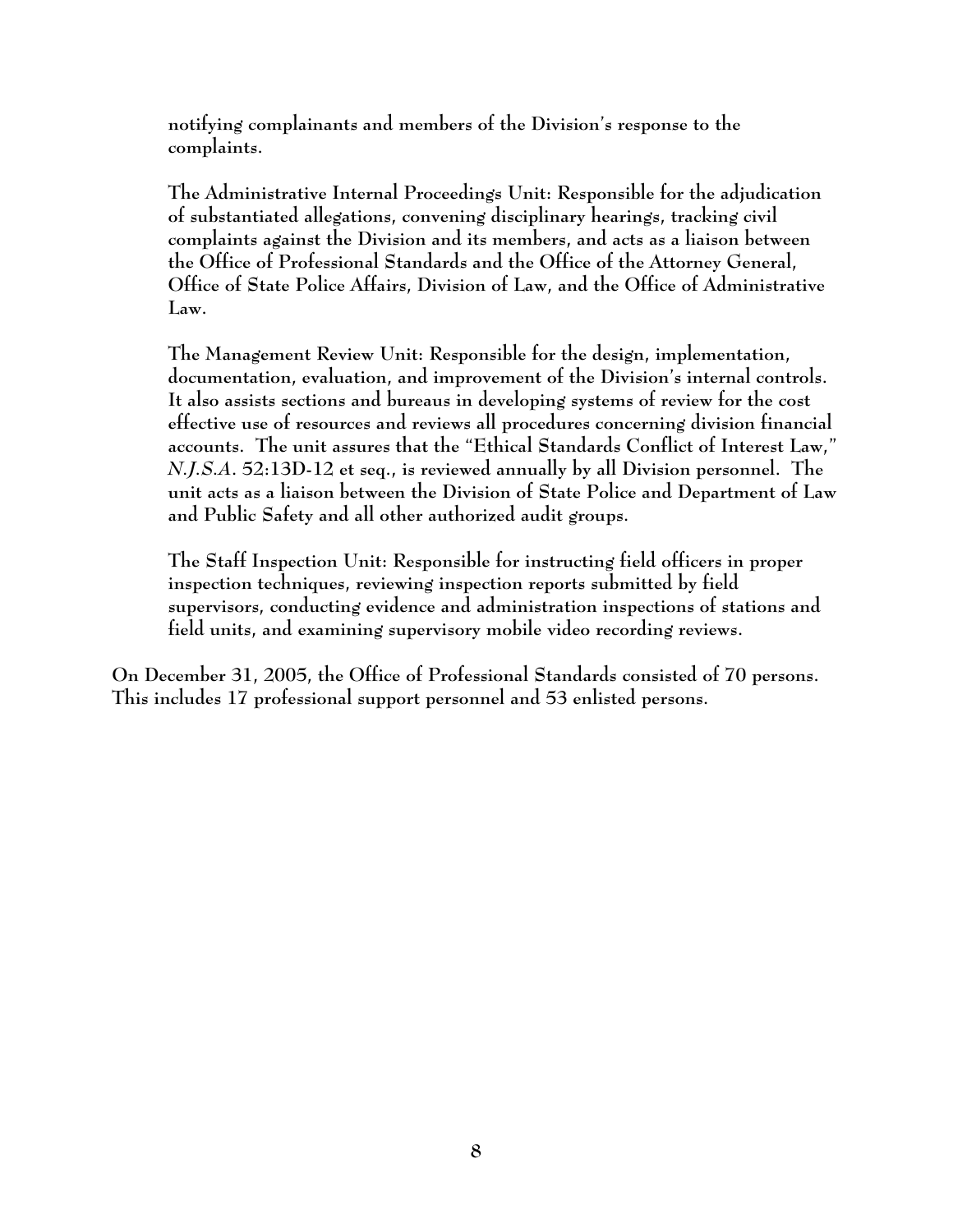

**9**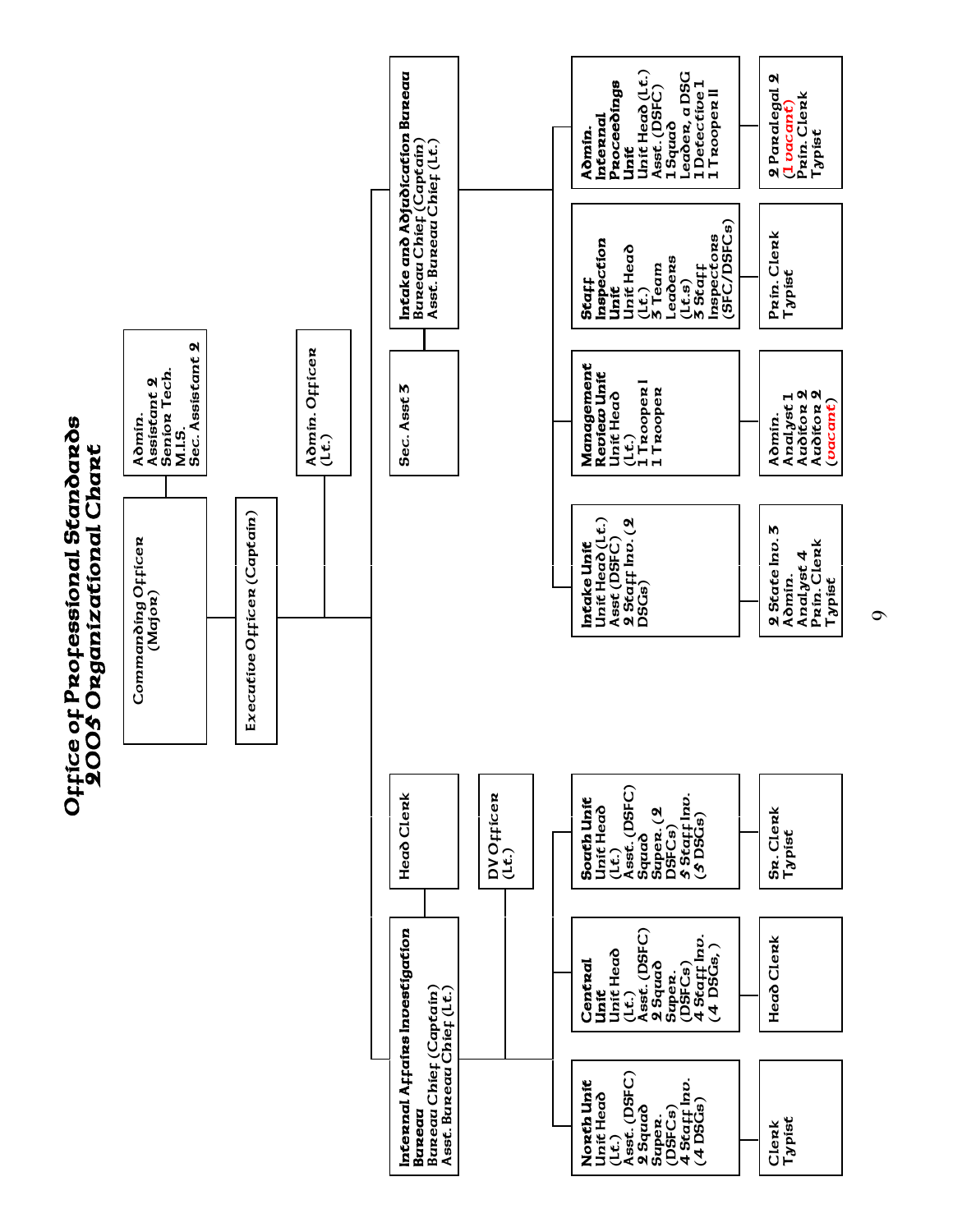# **OFFICE OF STATE POLICE AFFAIRS**

**The Office of State Police Affairs, within the Office of the Attorney General, was established by the Attorney General in 1999 as an external entity to the State Police that continues to work jointly with the Division reviewing all complaints, investigations and adjudications handled by the Office of Professional Standards. The Office of State Police Affairs also has the authority and staff to conduct its own investigations as well as to handle matters at the request of the State Police.** 

**In addition to its direct monitoring work, the Office of State Police Affairs functions as an important liaison between the State Police, the Independent Monitoring Team, and the Department of Justice's Civil Rights Division.**

**Under the Consent Decree entered into between the United States and the State of New Jersey on December 30, 1999, an Independent Monitoring Team had access to and the ability to review and request additional work on all internal investigations. The Office of State Police Affairs, the Office of Professional Standards, and the Independent Monitoring Team work together reviewing internal investigations and the disciplinary process. They have endeavored to continually improve the system.**

**In April 2004, the court terminated oversight of the Office of Professional Standards by federal monitors, which had been ordered under the Consent Decree, in response to a joint motion by the State and the United States Department of Justice. The Office of Professional Standards was lauded by the Independent Monitoring Team as a "shining star" for its work in conducting internal affairs probes. Since the court's termination of federal monitor oversight of the State Police internal investigations, the Office of State Police Affairs is the primary entity that monitors investigations conducted by the Office of Professional Standards.** 

**The commitment by the State of New Jersey, the Attorney General, and the Superintendent to the most thorough, fair, and efficient system possible is demonstrated by the increase in investigative and support personnel assigned to the Office of Professional Standards and the development and acquisition of a state of the art information technology case tracking system.**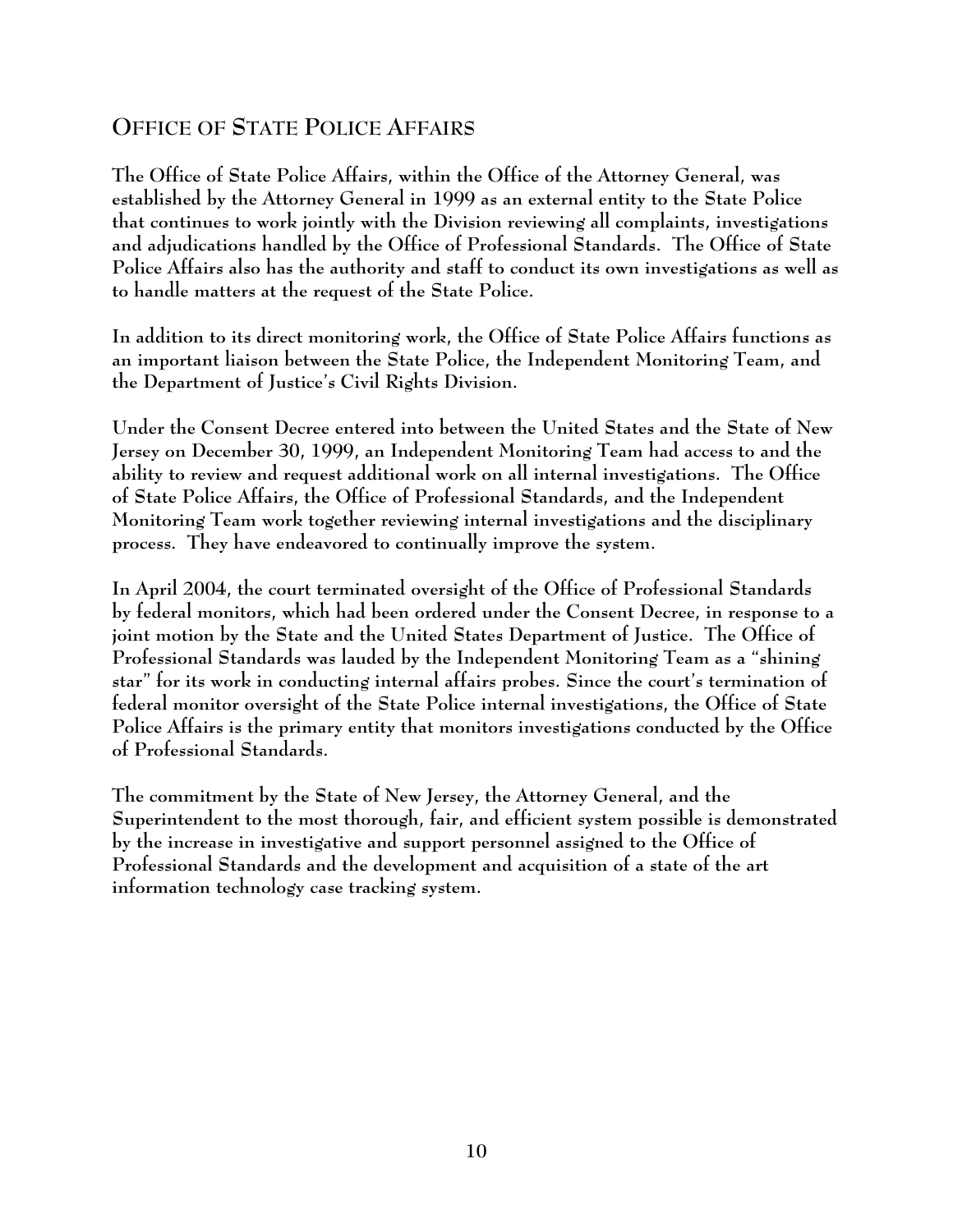# **STATE POLICE DISCIPLINARY PROCESS**

**The New Jersey State Police is a statewide police organization that provides a full range of police services. During 2005, the sworn complement was 2,997 at its highpoint. The civilian complement peaked at 1,535. In 2005, troopers were involved in an excess of two million police/citizen contacts. Many of these interactions were routine. Many involved stressful and critical situations.**

**The disciplinary system of the New Jersey State Police is unique within the state. The New Jersey Supreme Court has recognized:**

**Unlike the comparably routine issues of discipline that might arise in connection with employees in other departments of state government, the discipline of state troopers implicates not only the proper conduct of those engaged in the most significant aspects of law enforcement, involving the public safety and the apprehension of dangerous criminals, but also the overall effectiveness, performance standards, and morale of the State Police. As such, discipline of state troopers involves the most profound and fundamental exercise of managerial prerogative and policy. 1**

**The State Police, as an employer, is made up of 4,532 employees including the aforementioned sworn members and the Division's civilian professional and support personnel. Due to the unique mission of the State Police, the Office of Professional Standards handles complaints from the public about troopers' conduct and allegations of criminal conduct by members.** 

**The statistics and cases embodied in this report represent all disciplinary matters involving troopers. It would be inaccurate to attribute the sum of these statistics and cases to allegations solely arising from citizen complaints alleging line of duty misconduct on the part of a trooper since the statistics also include internally generated allegations of violations of the Division's Rules and Regulations, as well as complaints of misconduct while off duty.**

## **COMPLAINT PROCESS**

**The New Jersey State Police accepts, reviews, and responds to all complaints received from the public. Complaints may be made in person at any State Police facility, by telephone or fax, or through the mail. The Office of Professional Standards does not accept direct e-mail complaints, but other state agencies, such as the Office of the Attorney General, Citizen Services, occasionally forwards complaints of this nature that**

**State of New Jersey v. State Troopers Fraternal Association, 134 N.J. 393, 416 (1993) 1**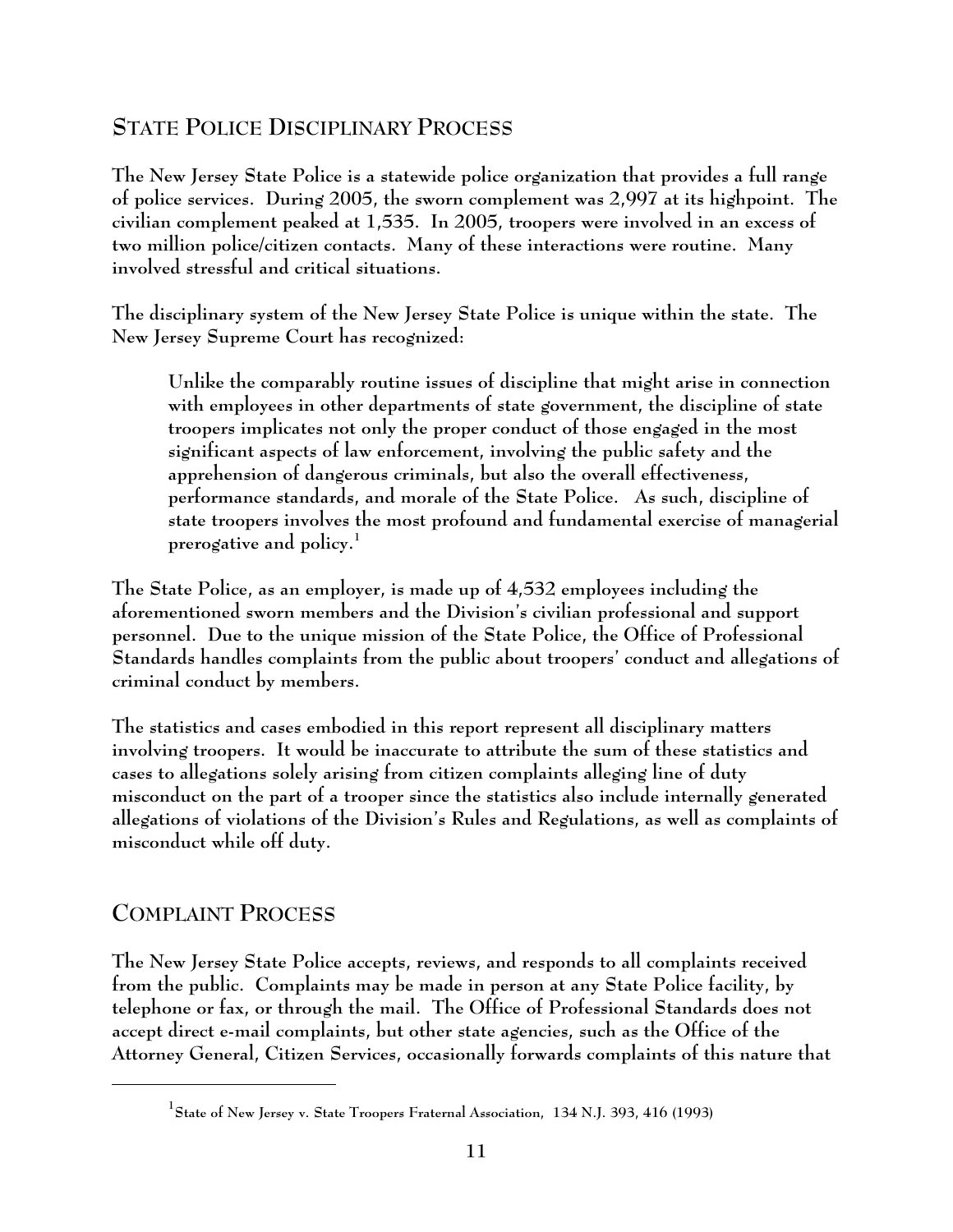**they receive. These include anonymous complaints, complaints from third party witnesses, and complaints from parties not directly involved in the incident from which an allegation arises. Notwithstanding the occurrence of citizens requesting to withdraw a previously made complaint, the investigation is continued with or without the assistance of the citizen making the complaint. The investigative process assesses the propriety of all conduct during the incident in which the alleged misconduct occurred. If during the course of an investigation there is an indication that misconduct occurred other than that alleged, the Division also investigates the additional potential misconduct to its logical conclusion.**

**The Intake Unit of the Office of Professional Standards is responsible for receiving, documenting, processing, classifying, and disseminating all complaints against sworn members of the New Jersey State Police alleging misconduct or violations of State Police Rules and Regulations. This includes complaints made by citizens, as well as employment-related disciplinary matters.**

**During 2005, 1,088 total incidents were reported and classified compared to 1,058 in 2004, 1,062 in 2003, 952 in 2002, and 886 incidents in 2001. This represents a 2.8% increase in the number of reportable incidents received in the year 2005 over those received in the year 2004, while the total number of the Division's enlisted personnel increased 7.6% for the same period.**

**The number of reportable incidents increased in 2005 due in part to the Division's continued aggressive outreach campaign initiated in late 1999 educating the public as to how to make a complaint against or submit a compliment for a member of the Division. Posters and signs describing the compliment/complaint process can be found in every State Police facility and state operated highway service area. In addition, every on-duty member interacting with the public carries informational brochures and compliment/ complaint forms which must be provided to anyone who objects to or compliments the trooper's conduct. Also, during 1999, the State Police instituted and advertised a toll free hot line available twenty-four hours which goes directly to the Office of Professional Standards.** 

**Finally, the Office of State Police Affairs, within the Office of the Attorney General, external to the State Police, accepts and investigates complaints while providing an alternative to citizens concerned about complaining directly to the State Police. Each of these initiatives has provided citizens significantly more opportunities to provide feedback, compliments or complaints about the operation of the Division and its personnel. These efforts continued throughout 2005.**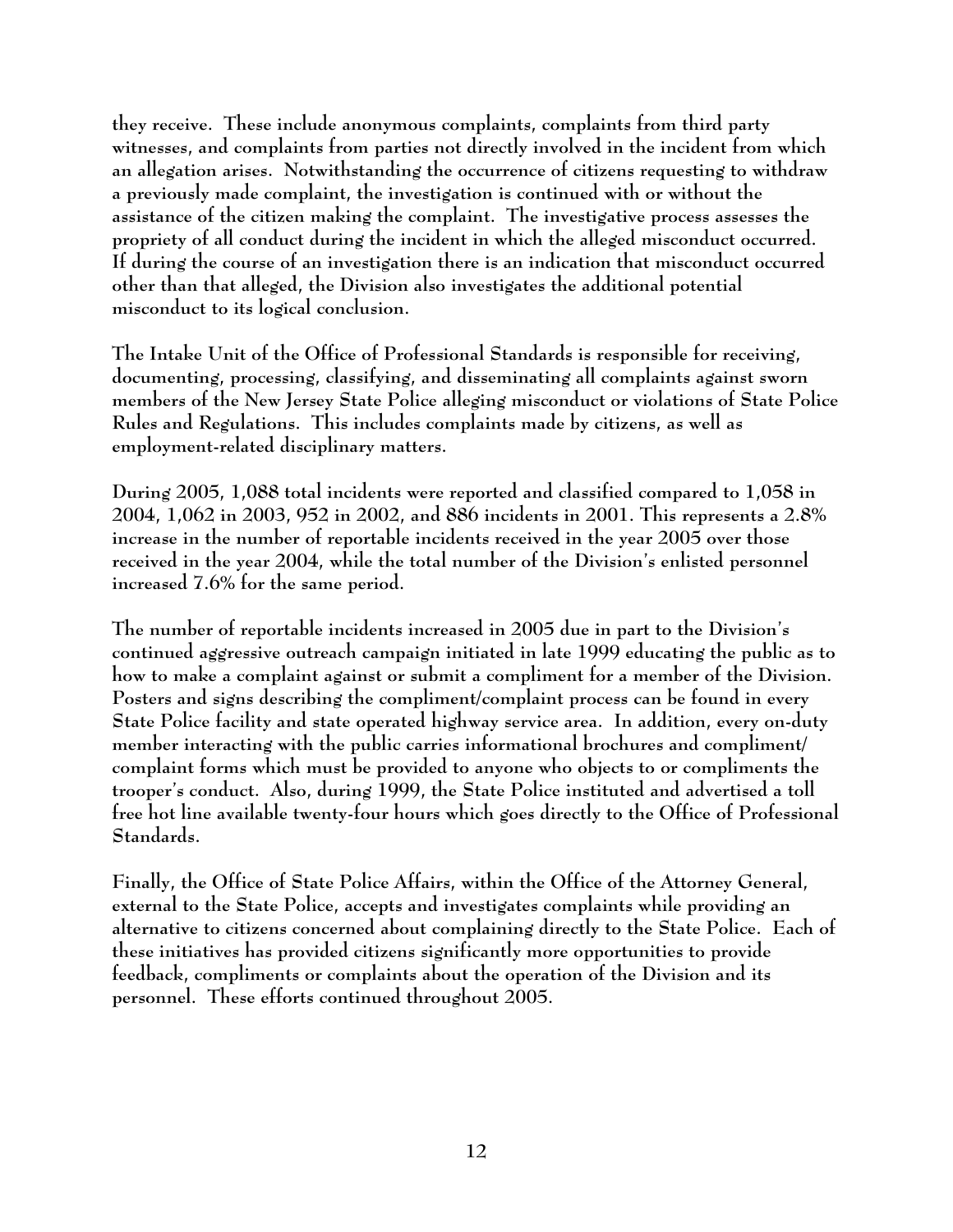

**Five Year Comparison of Number of Incidents Reported**

 $^2$  In 2005, the enlisted personnel contingent of the Division increased by 7.6% over the total for 2004, while **the total number of reportable incidents increased by 2.8% during the same period.**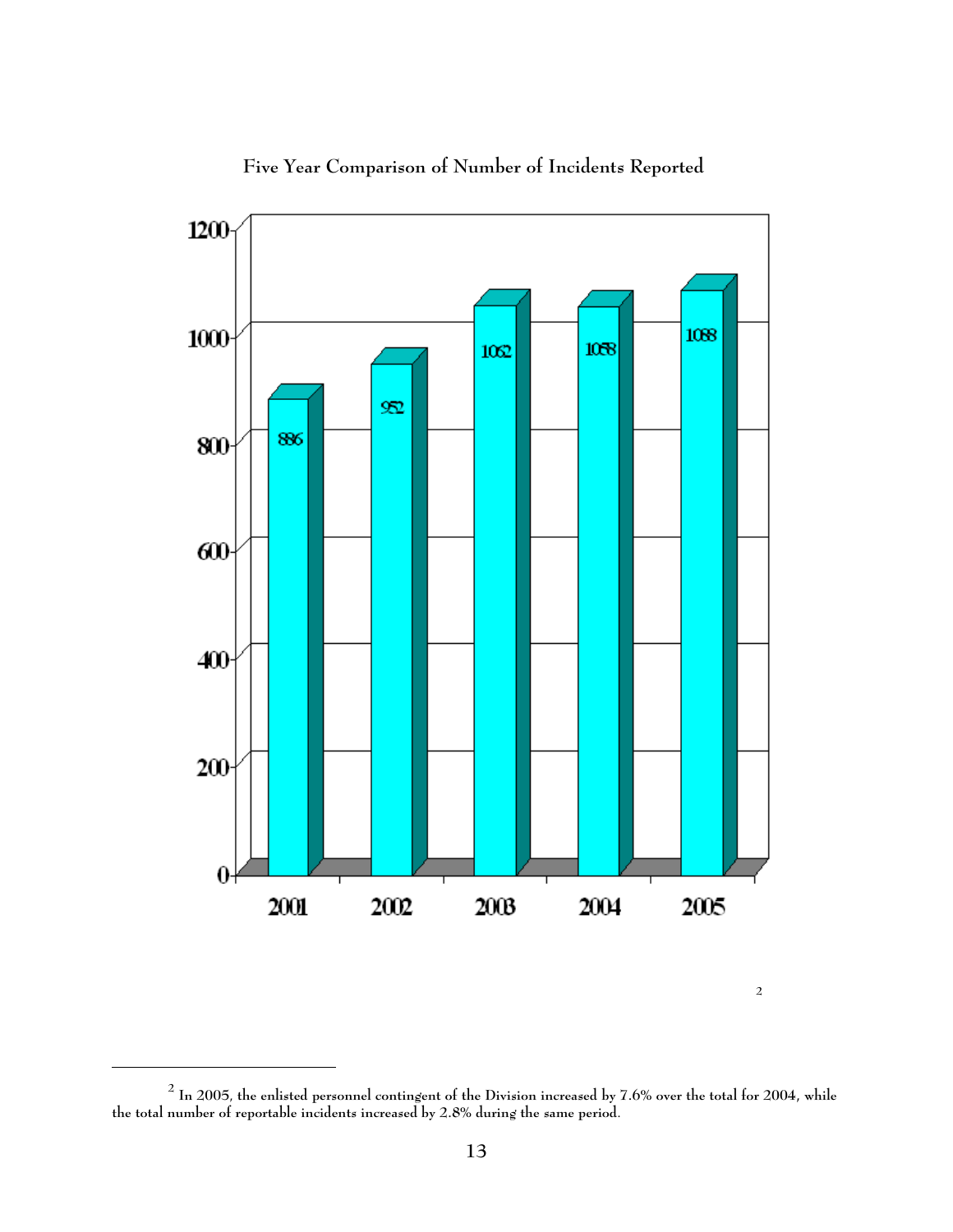## **CLASSIFICATION OF REPORTED INCIDENTS**

**Before January 2002, complaints that were received by the former Internal Affairs Bureau and the current Office of Professional Standards were reviewed and classified as Misconduct, Administrative, or EEO/AA Matters referred to the office for disciplinary action. In January 2002, the revised Standing Operating Procedure ("S.O.P.") governing the classification of complaints was adopted. A fourth classification, Performance, was added. Since the adoption of the revised S.O.P., minor infractions and inadvertent procedural violations that were previously considered Misconduct are now classified as Performance Issues. In 2003, a fifth category, Compliance, was added. This classification is used when the Administrative Absence Unit in the Human Resource Management Bureau detects and substantiates a violation of the Division's sick leave policy and forwards the case to the Office of Professional Standards for adjudication and disciplinary action.** 

#### **MISCONDUCT**

**When incidents are reported to the Office of Professional Standards, they are placed in one of four categories after being reviewed by the Commanding Officer. If the Division receives a complaint that a trooper has committed a serious, willful, or wanton violation of the Division's Rules and Regulations, Standing Operating Procedures, or any applicable federal or state statutes, the matter is classified as Administrative Misconduct, and an internal investigation is initiated.**

### **PERFORMANCE**

**Performance is a category introduced in January 2002 with the adoption of the revised Standing Operating Procedure governing incident classification. When a complaint is reviewed and it is determined that an enlisted member of the Division committed a minor infraction, the matter is classified as a Performance Issue. These matters are returned to the members' command for resolution. The command is required to assign a supervisor not in the member's direct chain of command to handle the complaint. The supervisor is required to submit a Performance Incident Disposition Report to the Office of Professional Standards through his/her chain of command detailing the corrective actions taken to resolve the issue.**

#### **ADMINISTRATIVE**

**When the reported incident does not infer a trooper has violated any of the Division's Rules and Regulations, Standing Operating Procedures, or applicable federal or state laws, the incident is classified as an Administrative matter.**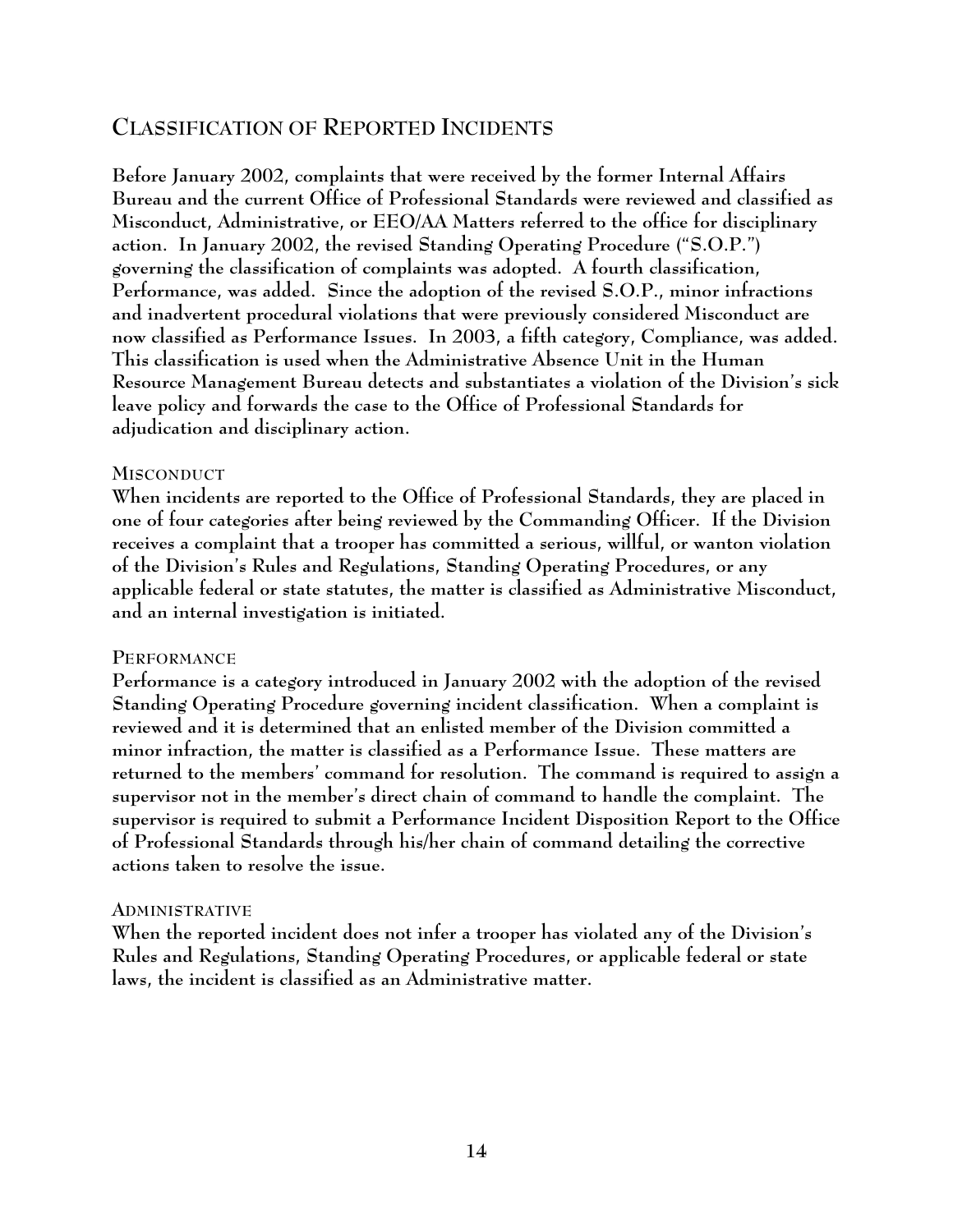**EEO / AA INVESTIGATION FORWARDED TO O.P.S. FOR DISCIPLINARY ACTION When the Division's Recruiting and Equal Opportunity Bureau conducts an investigation and allegations are substantiated against enlisted members of the Division, those cases are forwarded to the Office of Professional Standards for adjudication and disciplinary action.**

**COMPLIANCE INVESTIGATIONS FORWARDED TO O.P.S. FOR DISCIPLINARY ACTION When the Administrative Absence Unit in the Human Resource Management Bureau detects and substantiates a violation of the Division's medical leave policy, it forwards the case to the Office of Professional Standards for adjudication and disciplinary action.**

|                                                                              | 2001 | 2002 | 2003           | 2004           | 2005           |
|------------------------------------------------------------------------------|------|------|----------------|----------------|----------------|
| <b>MISCONDUCT</b>                                                            | 642  | 391  | 414            | 407            | 413            |
| PERFORMANCE                                                                  |      | 262  | 300            | 232            | 277            |
| <b>ADMINISTRATIVE ISSUES</b>                                                 | 239  | 294  | 340            | 414            | 398            |
| <b>COMPLIANCE</b>                                                            |      |      | $\overline{2}$ | $\overline{4}$ | $\overline{0}$ |
| <b>EEO/AA INVESTIGATIONS</b><br>FORWARDED TO O.P.S. FOR<br><b>DISCIPLINE</b> | 5    | 5    | 6              | 1              | $\overline{0}$ |
| <b>TOTALS</b>                                                                | 886  | 952  | 1,062          | 1,058          | 1088           |

**Five Year Breakdown of Incident Classifications**

## **ORIGIN OF COMPLAINTS**

**In 2005, of the 413 total misconduct complaints, 286 (69%) were initiated by members of the public and 127 (31%) were initiated internally. Of the misconduct complaints initiated by the public, 152 (53%) involved citizens who had been arrested or issued a motor vehicle summons by a member of the State Police. In addition, the Office of Professional Standards received 277 reportable incidents which were classified as Performance Issues; 251 (91%) of these complaints were initiated by members of the public and 26 (9%) were initiated internally. For the purposes of the chart displayed below, the cumulative number of Performance Issues and Misconduct Complaints is being used.**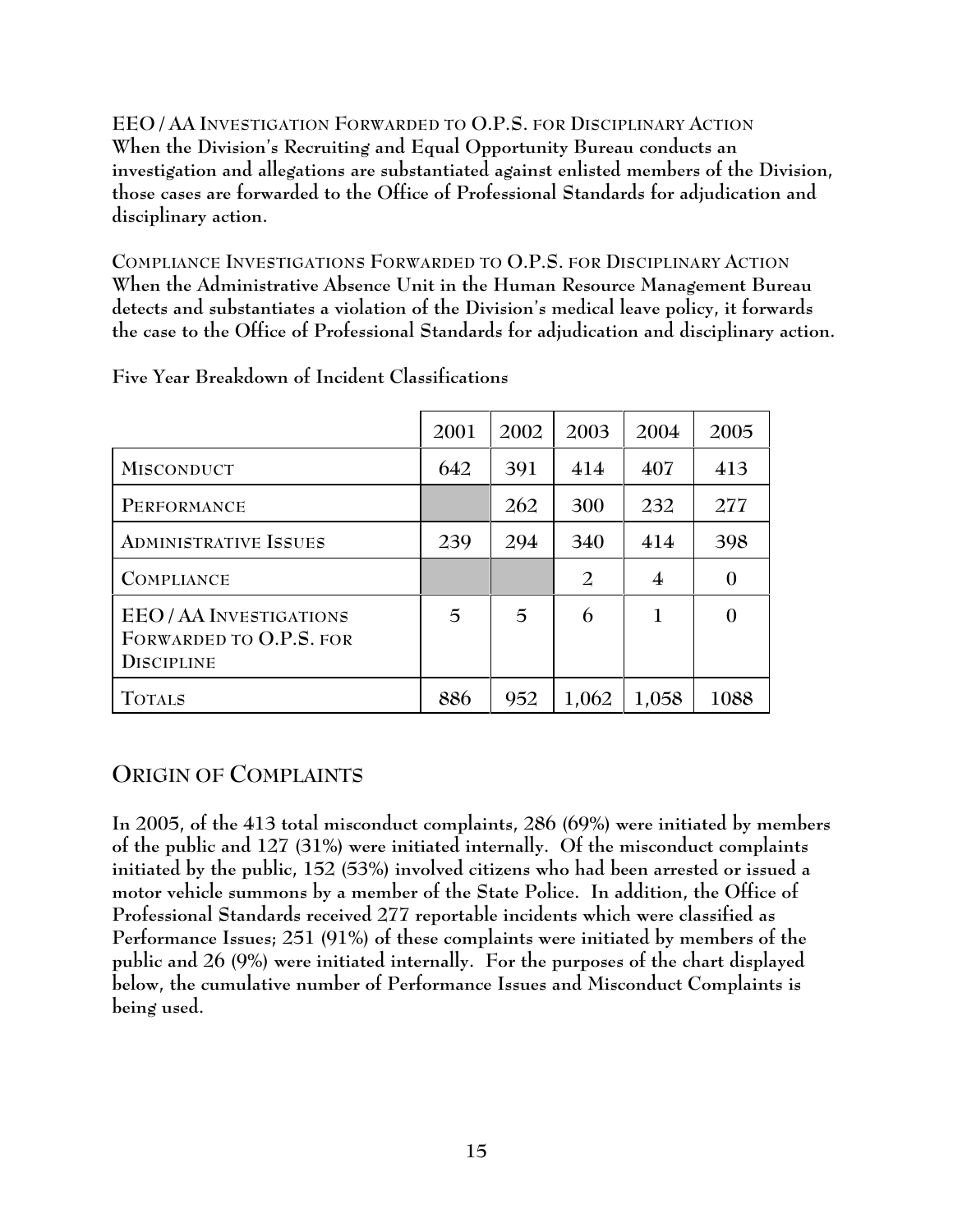**In 2004, of the 407 total misconduct complaints, 301 (74%) were initiated by members of the public and 106 (26%) were initiated internally. Of the misconduct complaints initiated by the public, 156 (51.8%) involved citizens who had been arrested or issued a motor vehicle summons by a member of the State Police. In addition, the Office of Professional Standards received 232 reportable incidents which were classified as Performance Issues; 213 (92%) of these complaints were initiated by members of the public and 19 (8%) were initiated internally. For the purposes of the chart displayed below, the cumulative number of Performance Issues and Misconduct Complaints is being used.** 

**In 2003, of the 414 misconduct complaints received, 263 (63.5%) were initiated by members of the public and 151 (36.5%) were initiated internally. Of the misconduct complaints initiated by the public, 131 (49.8%) involved citizens who had been arrested or issued a motor vehicle summons by a member of the State Police. In addition, of the 300 reportable incidents classified as Performance Issues, 252 (84%) resulted from citizen complaints and 48 (16%) were initiated internally. For the purposes of the chart displayed below, the cumulative number of Performance Issues and Misconduct Complaints is being used.** 

**In 2002, 262 cases that would have previously been considered Misconduct were classified as Performance Issues. In addition, 391 matters were classified as Misconduct. The total of these two categories, 653 cases, required management intervention on the part of the Division. For the purposes of the chart displayed below, the cumulative number of Performance Issues and Misconduct Complaints is being used. Of the 653 combined cases, 512 (78%) were initiated by the public and 141 (22%) were internally generated.** 

**In 2001, 642 misconduct complaints were received and processed, 518 (81%) were initiated by members of the public and 124 (19%) were initiated internally. Of the complaints initiated by the public, 229 (44%) were initiated by citizens who had been arrested or issued a motor vehicle summons by a member of the State Police.**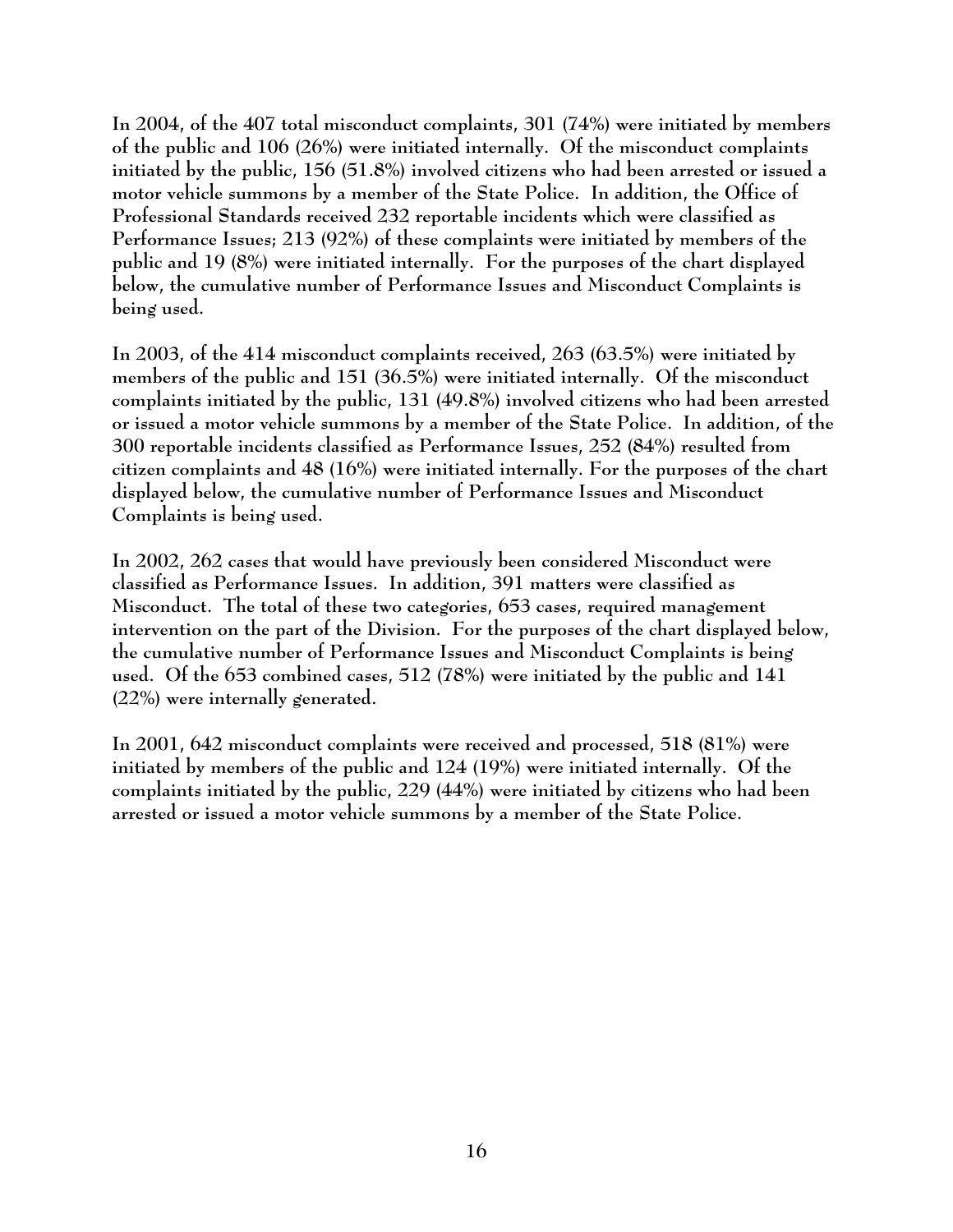

### **FIVE YEAR COMPARISON OF COMPLAINT SOURCES**

□ Initiated by State Police personnel  $\Box$  Initiated by the public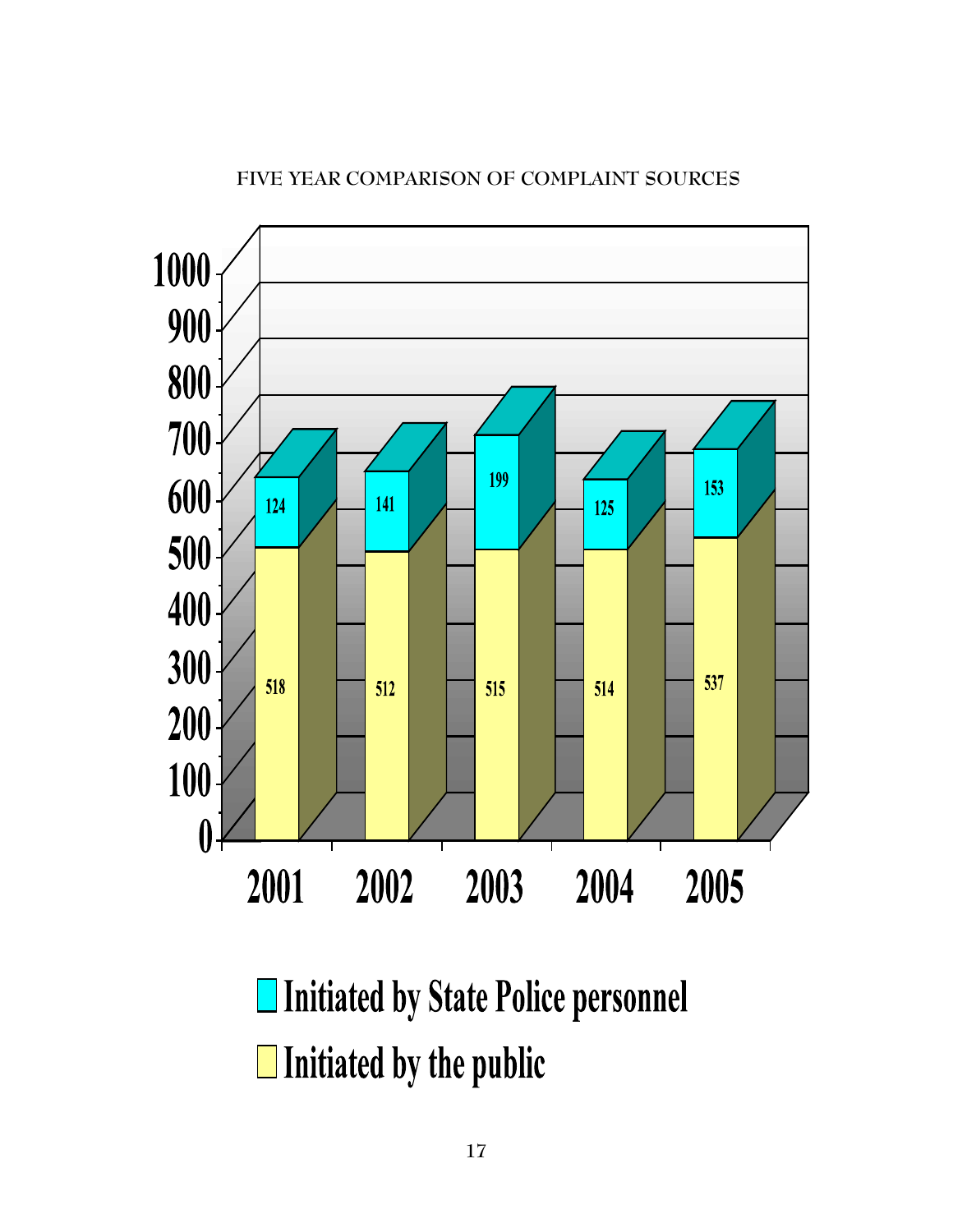### **CRIMINAL PROCEEDINGS INVOLVING DIVISION MEMBERS**

**The Office of Professional Standards investigates all matters where a member of the State Police has become the subject of a criminal proceeding. Criminal proceedings arise in a variety of ways. They can be initiated as a result of an investigation by Office of Professional Standards personnel; they may be the result of state or federal criminal investigations; they may arise from off-duty matters; or they may be the result of counter-complaints filed against a trooper by a defendant after the defendant has been arrested or charged by a trooper. Each matter represented below is the subject of a pending internal investigation.**

**Between January 1, 2005 and December 31, 2005, the following criminal complaints were signed or were pending against members of the Division:**

**LINE OF DUTY: CITIZEN INITIATED CRIMINAL MATTERS**

**On occasion, criminal charges are filed against members of the Division for incidents alleged to have occurred on-duty. Most are filed by individuals (not law enforcement agencies), who were charged with motor vehicle and/or criminal offenses by a member. These cases are reviewed and a determination is made whether the members' actions were within the scope of their official duties and legally defendable.** 

**During 2005, seven criminal charges were filed by citizens against members while performing their official duties.**

**ON-DUTY CONDUCT: STATE POLICE OR OTHER LAW ENFORCEMENT AGENCY INITIATED PROCEEDINGS**

**In some cases, a member is criminally charged for on-duty conduct by the State Police or other law enforcement agency and/or there has not been a finding that the member's behavior was within the scope of the member's official duties.**

**During 2005, three criminal charges were brought against members by the State Police or other law enforcement agencies.**

#### **OFF-DUTY CONDUCT**

**These cases represent criminal or disorderly persons offenses filed against Division members acting in an off-duty capacity and not related in any way to the performance of their State Police duties. During 2005, the following off-duty incidents were investigated:**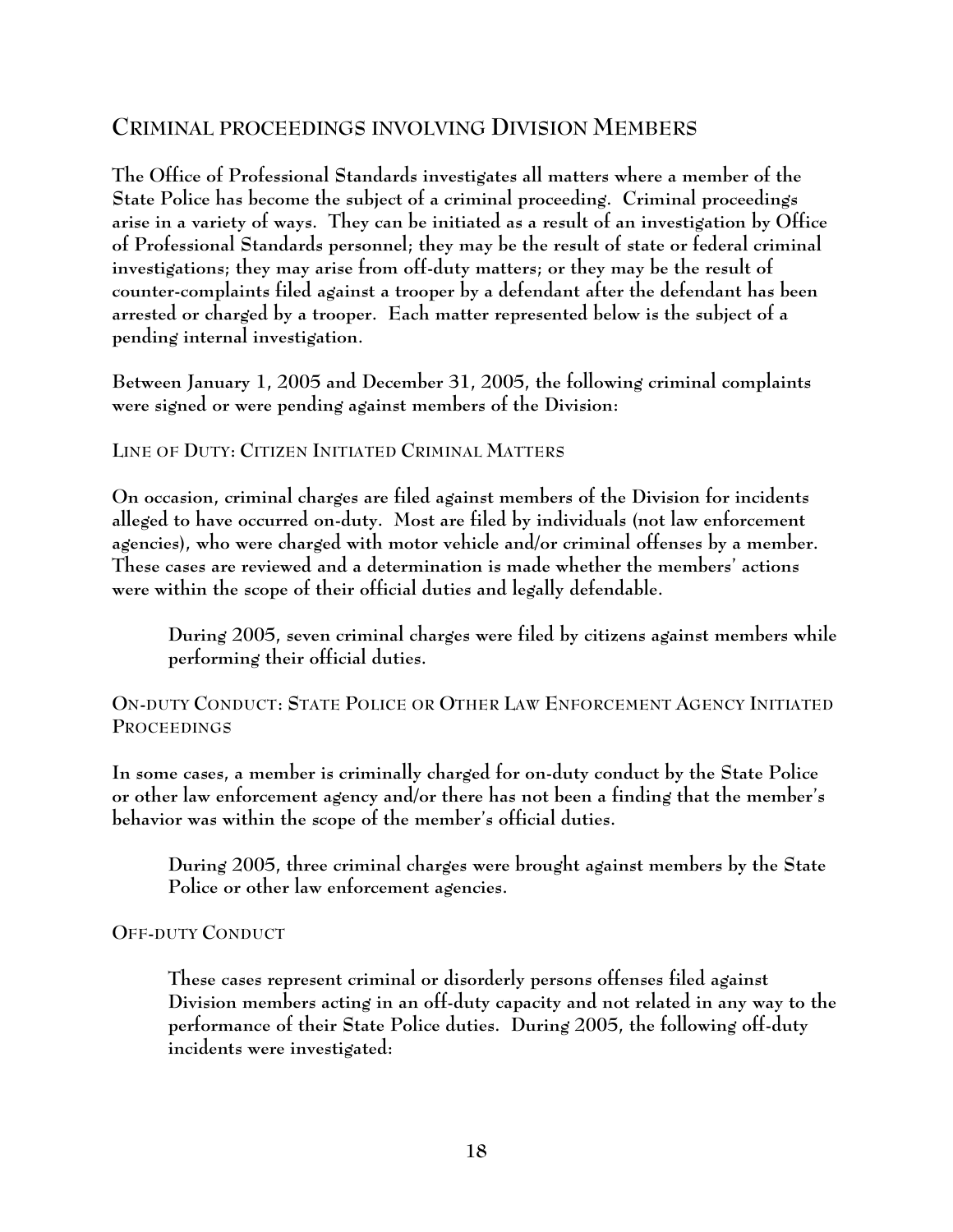**Members were charged with Harassment and/or Simple Assault (Domestic Violence). These charges were judicially dismissed. Member was charged with Inciting a Riot. This charge was judicially dismissed.**

**Member was charged with Shoplifting. This charge was judicially dismissed.**

**Member was charged with Shoplifting. This charge was judicially dismissed.**

**Member was charged with Simple Assault. This charge is pending a judicial hearing.**

**Member was charged with Theft by Deception and other related charges. The charges were judicially dismissed.**

**Member was charged with Harassment. This charge is pending a judicial hearing.**

**Member was charged with Extortion and other related charges. The charges are pending a judicial hearing.**

**Although some of the above criminal charges have been judicially dismissed, the troopers involved may still face Division administrative charges.**

## **ASSIGNMENT OF INVESTIGATIONS**

**Of the 413 misconduct cases assigned in 2005, 344 were assigned to Internal Affairs Bureau investigators, 41 were assigned to the Intake and Adjudication Bureau, 19 were referred to the Office of State Police Affairs for investigation, and 9 were assigned to other State Police supervisory personnel for investigation.**

## **ALLEGATIONS AND OUTCOMES**

**All complaints are categorized based on the alleged offense. As of September 1, 2000, completed investigations, upon review by the Superintendent, are determined to have one of the following four dispositions:**

**SUBSTANTIATED : an allegation is determined to be "substantiated" if a preponderance of the evidence shows a member violated State Police rules, regulations, protocols, standing operating procedures, directives, or training**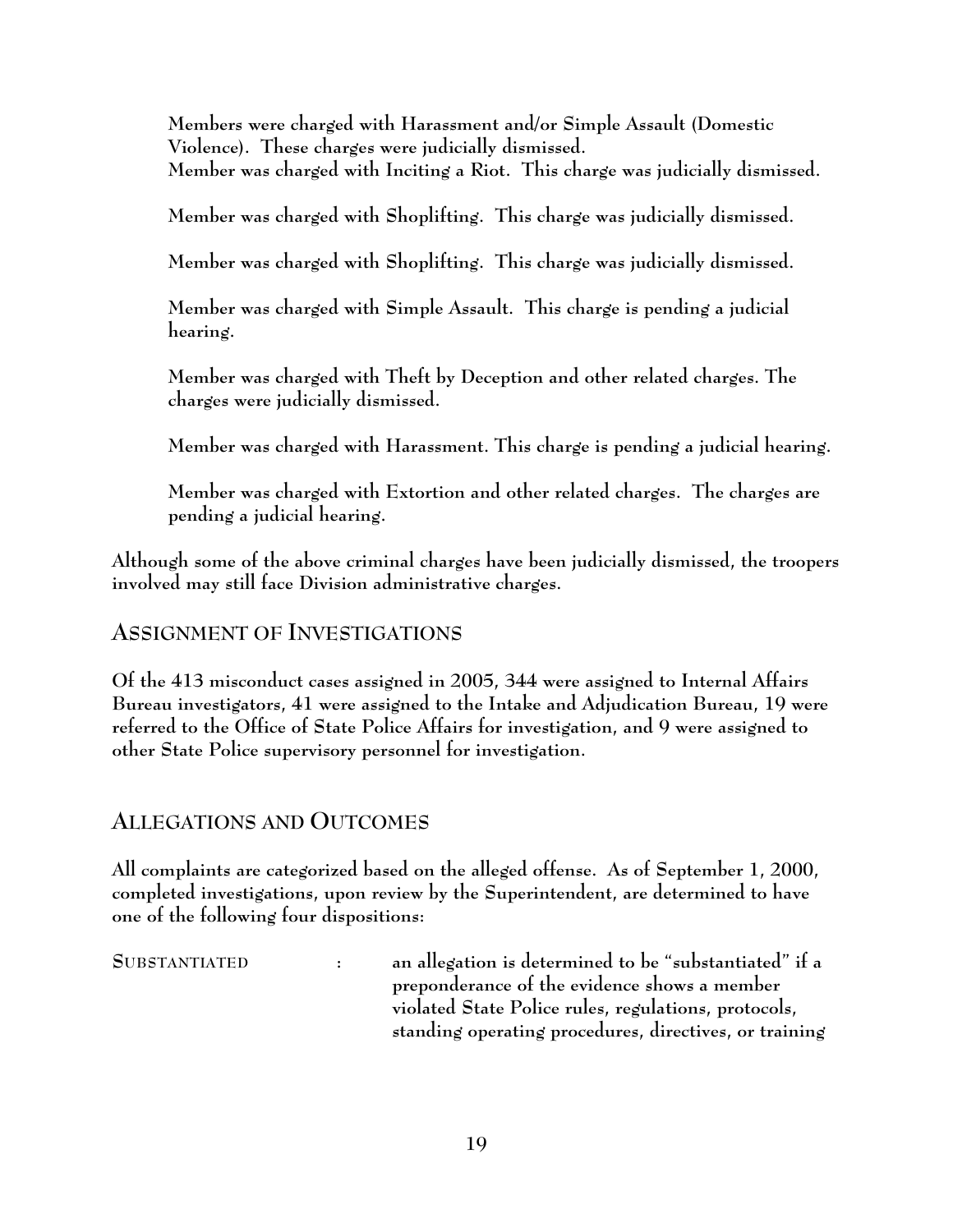| <b>UNFOUNDED</b>             |                      | an allegation is determined to be "unfounded" if a<br>preponderance of the evidence shows that the alleged<br>misconduct did not occur.                                                                                                       |
|------------------------------|----------------------|-----------------------------------------------------------------------------------------------------------------------------------------------------------------------------------------------------------------------------------------------|
| <b>EXONERATED</b>            | $\ddot{\phantom{a}}$ | an allegation is determined to be "exonerated" if a<br>preponderance of the evidence shows the alleged<br>conduct did occur but did not violate State Police<br>rules, regulations, standing operating procedures,<br>directives or training. |
| <b>INSUFFICIENT EVIDENCE</b> | $\cdot$ :            | an allegation is determined to be "insufficient"<br>evidence" where there is insufficient evidence to<br>decide whether the alleged act occurred.                                                                                             |

## **CASES COMPLETED IN 2005**

**One of the major initiatives of the Office of Professional Standards was to address the issue of timeliness with regard to the Division's disciplinary process. On January 11, 2002, there were 707 active Internal Investigations. In addition, there were 132 cases in the review process. In the Monitors' Ninth Report, dated January 23, 2004, the monitors reported, "Staffing, training, and oversight of the OPS function remains strong. With the advent of removal of the backlog of OPS investigations, achieved during the eighth reporting period, OPS has moved toward holding a 120-day time-line for all completed OPS investigations." Cases are considered completed when it has been determined that no further action is to be taken, or when disciplinary action has been initiated. This effort has been continued in 2005. The Office of Professional Standards strives to complete cases in a timely manner. Imposing discipline occasionally is a long drawn out process, often not concluding until 120 days.**

**Of the 333 investigations completed in 2005, 219 (66%) were the result of citizen complaints. Of these cases, 54 (25%) resulted in substantiated primary or secondary allegations.**

**Of the 333 internal investigations completed in 2005, 114 (34%) were the result of internally generated complaints. Of these cases, 62 (54%) resulted in substantiated primary or secondary allegations.**

**Of the 333 completed investigations in 2005, 116 (35%) resulted in a substantiated original allegation or secondary allegations.**

**The total of 333 completed investigations included 1 (0.3%) from 2000, 4 (1%) from 2002, 23 (7%) from 2003, 120 (36%) from 2004, and 185 (55.6%) from 2005.**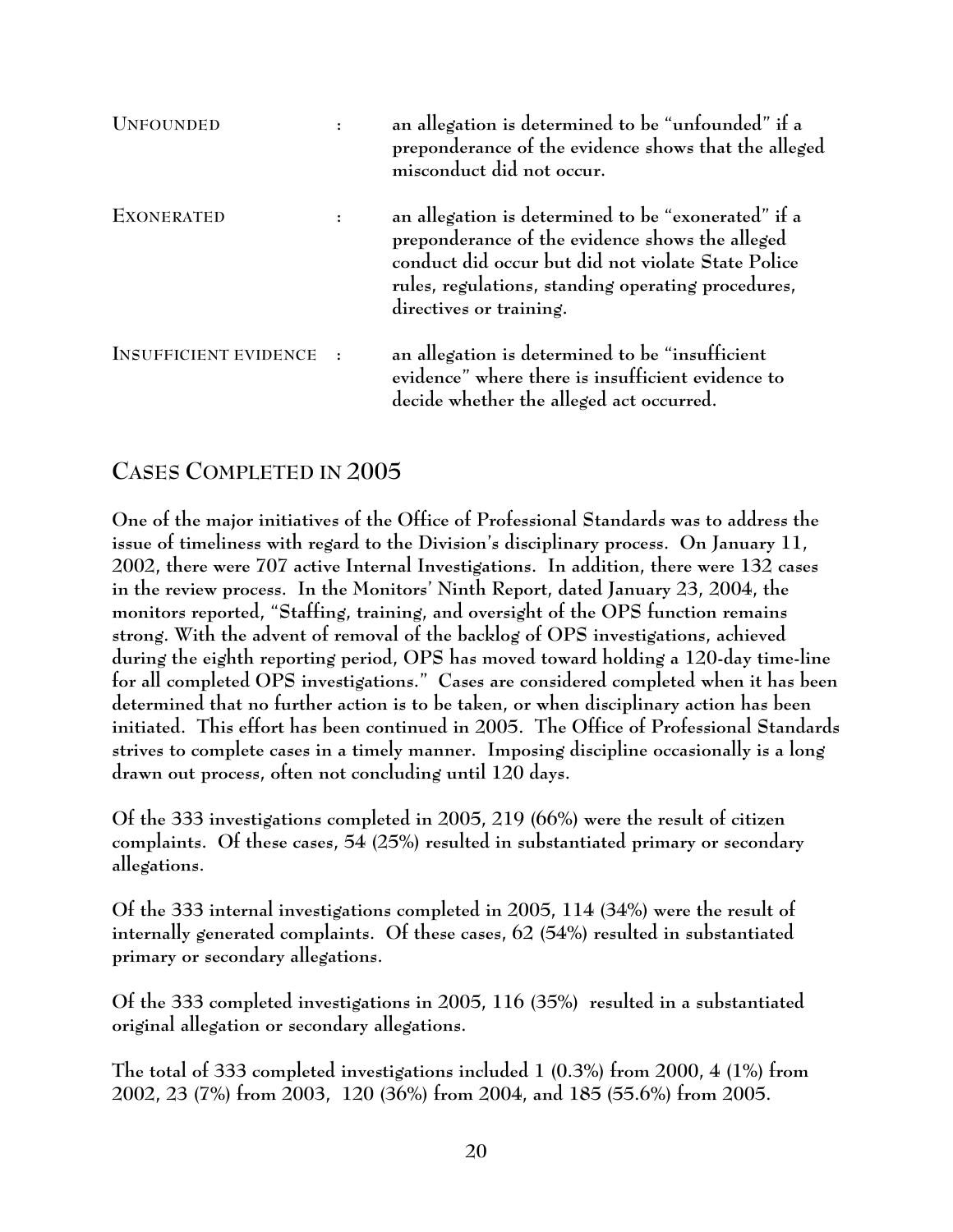**The table below represents case level findings and actions taken for the 333 cases closed in 2005. Cases were classified according to the most serious allegation in that case, and the disciplinary action reported is the result of that substantiated allegation. The number of disciplinary actions is commensurate with the number of cases where there were substantiated allegations. Secondary allegations and multiple principals are not addressed in this table.**

#### **SUMMARY OF COMPLETED CASES REPORTING PERIOD: JANUARY 1, 2005 THROUGH DECEMBER 31, 2005**

| Cases Completed by Category in Year 2005 |                                                            |                                 |                                                                                   |                |                                |  |  |  |
|------------------------------------------|------------------------------------------------------------|---------------------------------|-----------------------------------------------------------------------------------|----------------|--------------------------------|--|--|--|
| Complant<br>Classification               | Counseling /<br>Counseling<br>Performance Notice<br>Issued | Written<br>Reprimands<br>Issued | General Disciplinary<br>Summary<br>Disciplinary<br>Hearings Held<br>Hearings Held |                | No Further Action <sup>3</sup> |  |  |  |
| Improper Search                          |                                                            |                                 |                                                                                   |                | 8                              |  |  |  |
| Theft                                    |                                                            |                                 |                                                                                   | $2^4\,$        | $\mathbf 5$                    |  |  |  |
| Assault                                  |                                                            |                                 |                                                                                   |                | $\overline{a}$                 |  |  |  |
| Excessive Force                          |                                                            |                                 | $\,1$                                                                             |                | 26                             |  |  |  |
| Differential                             |                                                            |                                 |                                                                                   |                | 63                             |  |  |  |
| Other Harassment                         |                                                            | $\,1$                           |                                                                                   |                | 12                             |  |  |  |
| Domestic Violence                        |                                                            | 2                               |                                                                                   |                | 24                             |  |  |  |
| Drug Violation                           |                                                            |                                 |                                                                                   |                | $\mathbf{1}$                   |  |  |  |
| Alcohol Violation                        | $\,1$                                                      |                                 |                                                                                   | $\overline{a}$ |                                |  |  |  |
| Failure to Perform                       | $\,1$                                                      | $\mathbf 5$                     | 3                                                                                 | $\,1$          | $\mathbf 5$                    |  |  |  |
| Driving Violation                        |                                                            | $\,1\,$                         |                                                                                   | $\overline{a}$ | $\overline{a}$                 |  |  |  |
| Attitude and                             |                                                            | $\overline{4}$                  | $\,1$                                                                             |                | $1\,0$                         |  |  |  |
| Admin. Violations                        | 6                                                          | 18                              | $\overline{\mathbf{4}}$                                                           | $3^{\,5}$      | 18                             |  |  |  |
| Other                                    | $\overline{a}$                                             | $15\,$                          | 6 <sup>6</sup>                                                                    | $2^7$          | 75                             |  |  |  |
| <b>TOTALS</b>                            | $10$                                                       | 46                              | 15                                                                                | 12             | 250                            |  |  |  |

**Includes cases closed as Insufficient Evidence, Unsubstantiated, Unfounded, Exonerated and <sup>3</sup> Administratively Closed.**

**One member resigned prior to the imposition of discipline. 4**

**One member was terminated as discipline. 5**

 $^6$ Two members resigned prior to the imposition of discipline.

 $^7$ One member resigned prior to the imposition of discipline.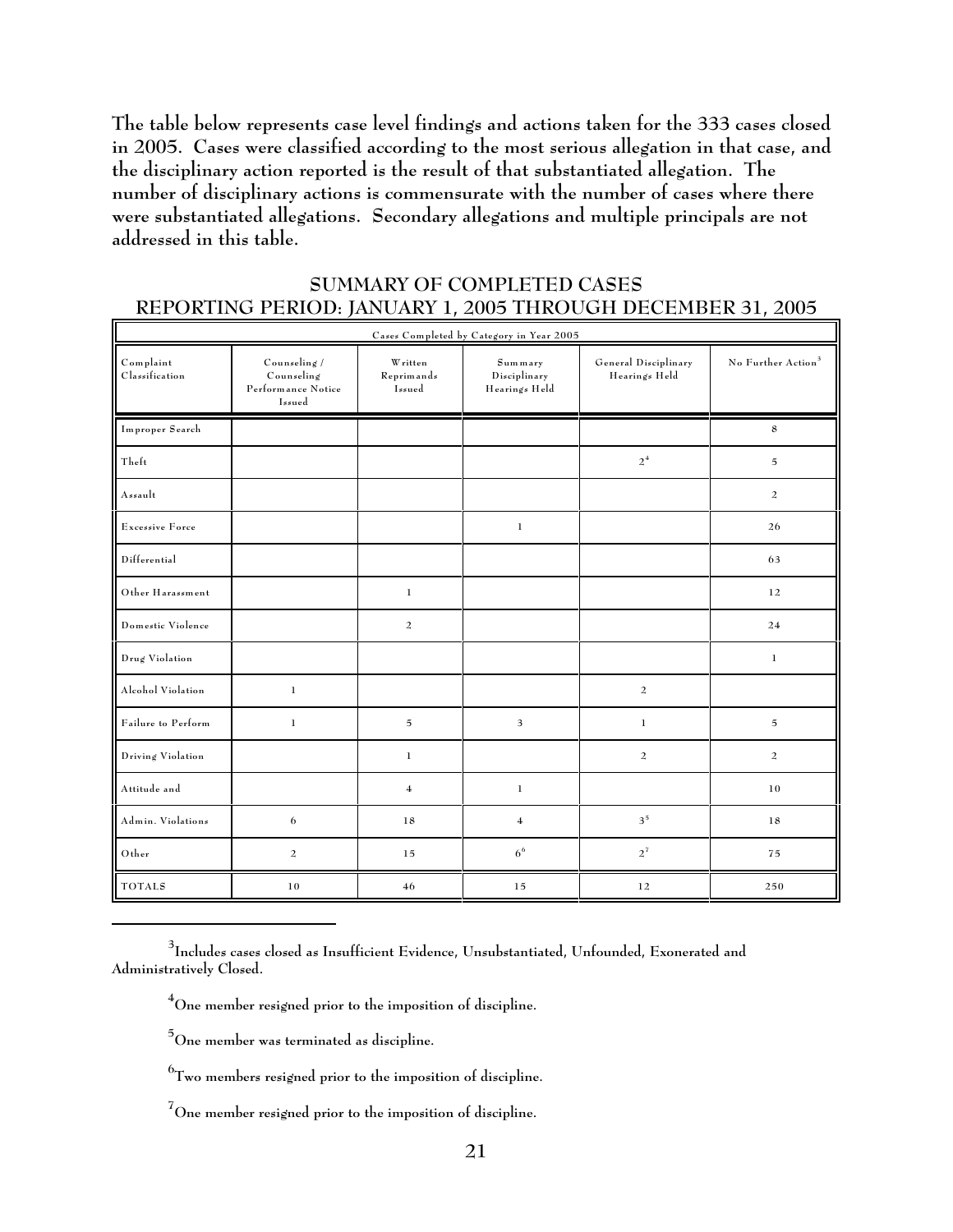### **MISCONDUCT INVESTIGATIONS OPENED IN 2005**

**There were 413 misconduct investigations opened in 2005. The following paragraphs report the status of these cases as of December 31, 2005. Of these cases, 286 were initiated as the result of citizen complaints and 127 cases were opened because of complaints made by State Police supervisors or other members.** 

**Of the 286 citizen initiated investigations, 104 (36%) remain active, 22 (8%) are in the review process or pending discipline, 136 (48%) have been completed, and 24 (8%) have been suspended pending court action or other administrative action. Of the 136 completed, 18 (13%) resulted in substantiated primary or secondary allegations.**

**Of the 127 complaints initiated by State Police supervisors or members, 35 (27.5%) remain active, 23 (18%) are in the review process or pending discipline, 62 (49%) have been completed, and 7 (5.5%) have been suspended pending court action or other administrative action. Of the 62 completed, 27 (43.5%) resulted in substantiated primary or secondary allegations.**

### **SUMMARY OF NEW COMPLAINTS**

**The following table summarizes the total number of complaints received by the Office of Professional Standards during the year 2005 that resulted in Internal Investigations, the origin of the complaints, the total number of Principals (members of the Division who have been identified as the subjects of the investigations), and the general categories of the allegations. Please refer to the table on the following page.<sup>8</sup>**

**Note: The intake and disposition of complaints is an ongoing process. During investigations, matters may 8 be reclassified. During the year, the Division also reports case data to the federal monitors as well as to the Office of the Attorney General which each publish case data. Due to the fluid nature of the handling of these matters, slight numerical differences may exist if the reports are compared.**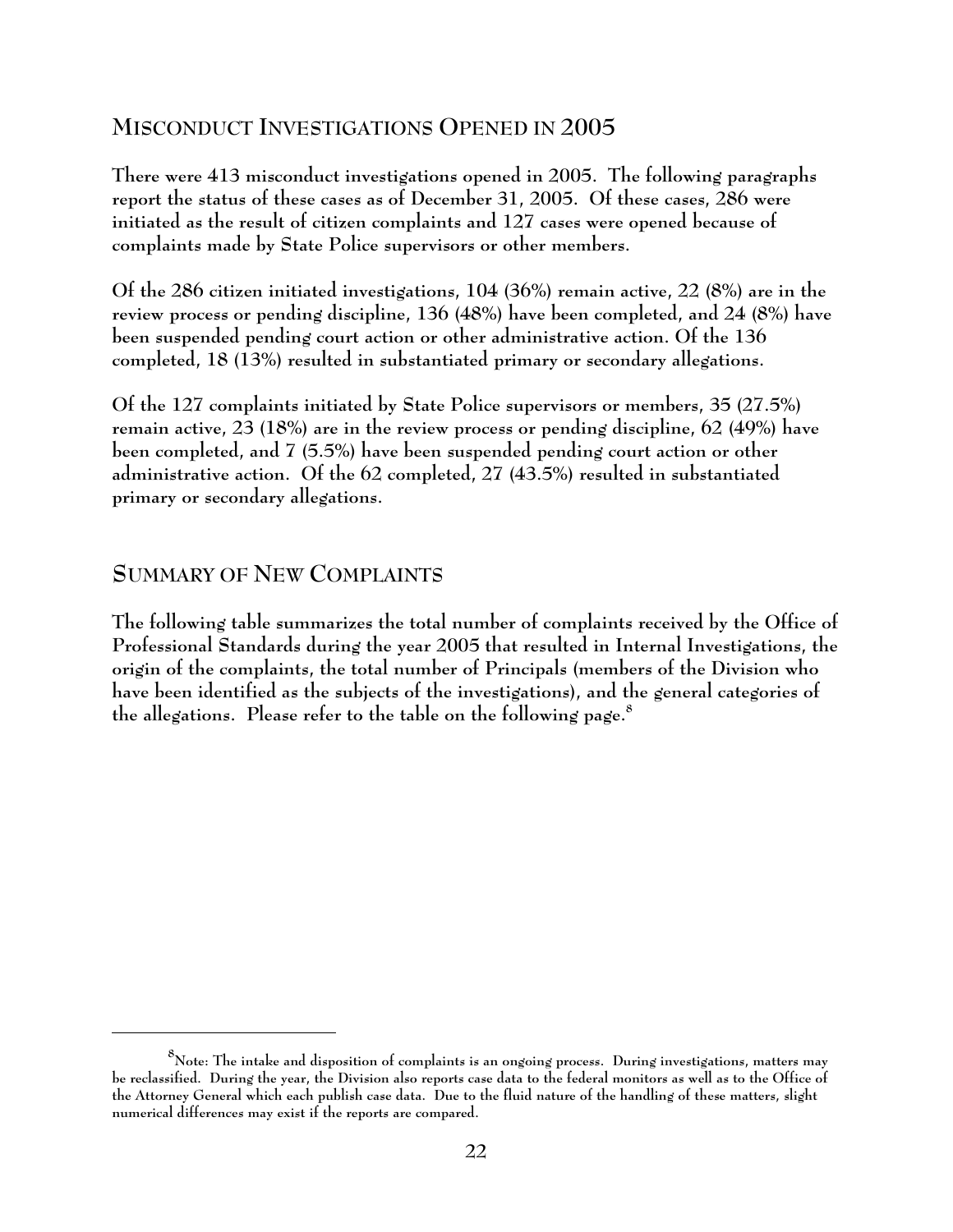### **SUMMARY OF NEW COMPLAINTS REPORTING PERIOD: JANUARY 1, 2005 THROUGH DECEMBER 31, 2005**

| 2005 Cases Received by Category for Internal Investigation |                  |                         |                          |  |  |  |
|------------------------------------------------------------|------------------|-------------------------|--------------------------|--|--|--|
| Complaint<br>Classification                                | Origin           | Principals              |                          |  |  |  |
|                                                            | Public           | SP                      |                          |  |  |  |
| Improper Search                                            | 10               | $\mathfrak{Z}$          | 26                       |  |  |  |
| Theft                                                      | $\overline{5}$   | $\overline{\mathbf{4}}$ | 32                       |  |  |  |
| Assault                                                    | $\overline{5}$   | $\mathbf 1$             | $\overline{\mathcal{I}}$ |  |  |  |
| Excessive Force                                            | 32               | $\mathfrak{Z}$          | 73                       |  |  |  |
| Differential Treatment                                     | 78               | $\boldsymbol{6}$        | 94                       |  |  |  |
| Other Harassment                                           | $\boldsymbol{9}$ | $\sqrt{2}$              | 15                       |  |  |  |
| Domestic Violence                                          | 11               | 10                      | 21                       |  |  |  |
| Drug Violation                                             | $\mathbf{1}$     | $\boldsymbol{0}$        | $\mathbf{1}$             |  |  |  |
| Alcohol Violation                                          | $\boldsymbol{0}$ | $\boldsymbol{0}$        | $\boldsymbol{0}$         |  |  |  |
| Failure to Perform<br>Duty                                 | $\overline{I}$   | 11                      | $27\,$                   |  |  |  |
| Driving Violation                                          | $\mathfrak{Z}$   | $\mathbf{1}$            | $\overline{\mathbf{4}}$  |  |  |  |
| Attitude and Demeanor                                      | 13               | $\boldsymbol{0}$        | 14                       |  |  |  |
| Admin. Violations                                          | 8                | 35                      | 62                       |  |  |  |
| Other                                                      | 104              | ${\bf 51}$              | 242                      |  |  |  |
| <b>TOTALS</b>                                              | 286              | 127                     | 618                      |  |  |  |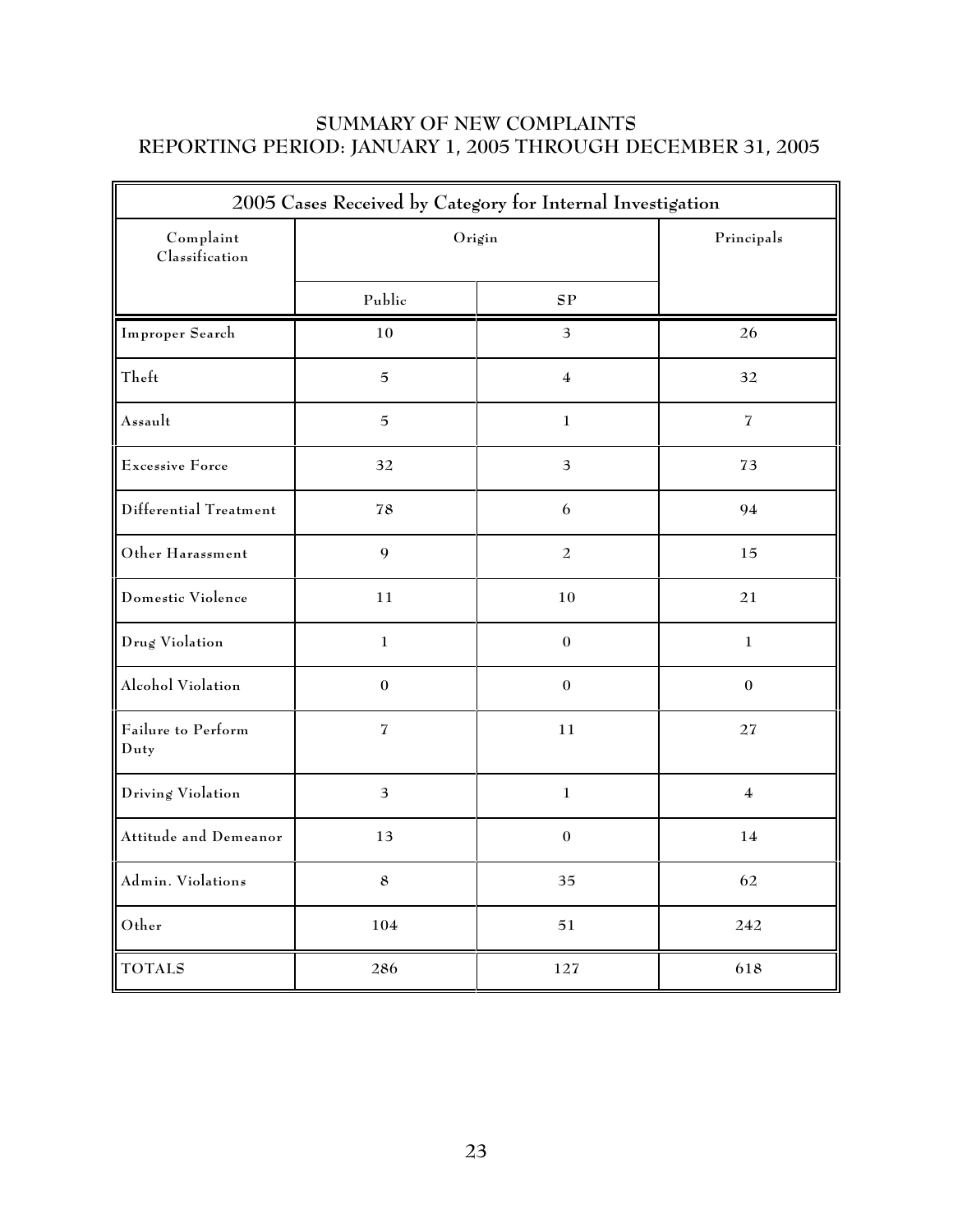# **COMPLETED DISCIPLINE**

**The State Police disciplinary system provides for three formal dispositions of substantiated violations of Rules and Regulations. They are:**

| <b>GENERAL DISCIPLINARY HEARING</b> | may result in termination, suspension of<br>any duration imposed by the<br>Superintendent, and/or a reduction in<br>rank and/or grade |
|-------------------------------------|---------------------------------------------------------------------------------------------------------------------------------------|
| SUMMARY DISCIPLINARY HEARING        | may result in a suspension of up to 30<br>days                                                                                        |
| <b>MINOR DISCIPLINE</b>             | may result in a suspension of up to 5<br>days                                                                                         |

## **SYNOPSIS OF MAJOR DISCIPLINE**

**The following is a synopsis of discipline imposed as a result of General Disciplinary Hearings convened during calendar year 2005 : 9**

Member pled guilty to acting to his personal discredit and to the discredit of the Division by entering a retail store while on authorized duty leave and exercised control over retail merchandise without purchasing same. Member pled guilty to Dover Township Municipal Ordinance of Peace and Good Order. Member must complete a treatment program for the addiction to gambling. Member was suspended for **10** months.

Member pled guilty to acting to his personal discredit and to the discredit of the Division by operating a motor vehicle on authorized duty leave while under the influence of alcohol resulting in a motor vehicle accident. Member pled guilty to violating related motor vehicle statutes in Medford Township Municipal Court. Member was suspended for **120** days.

Member pled guilty to acting to his personal discredit and to the discredit of the Division by operating a motor vehicle on authorized duty leave resulting in two separate motor vehicle accidents. Member, also, pled guilty to violating a related motor vehicle statute in East Orange Municipal Court. Member was suspended for **120** days.

**Four (4) members resigned/retired from the Division prior to scheduled disciplinary hearings. 9**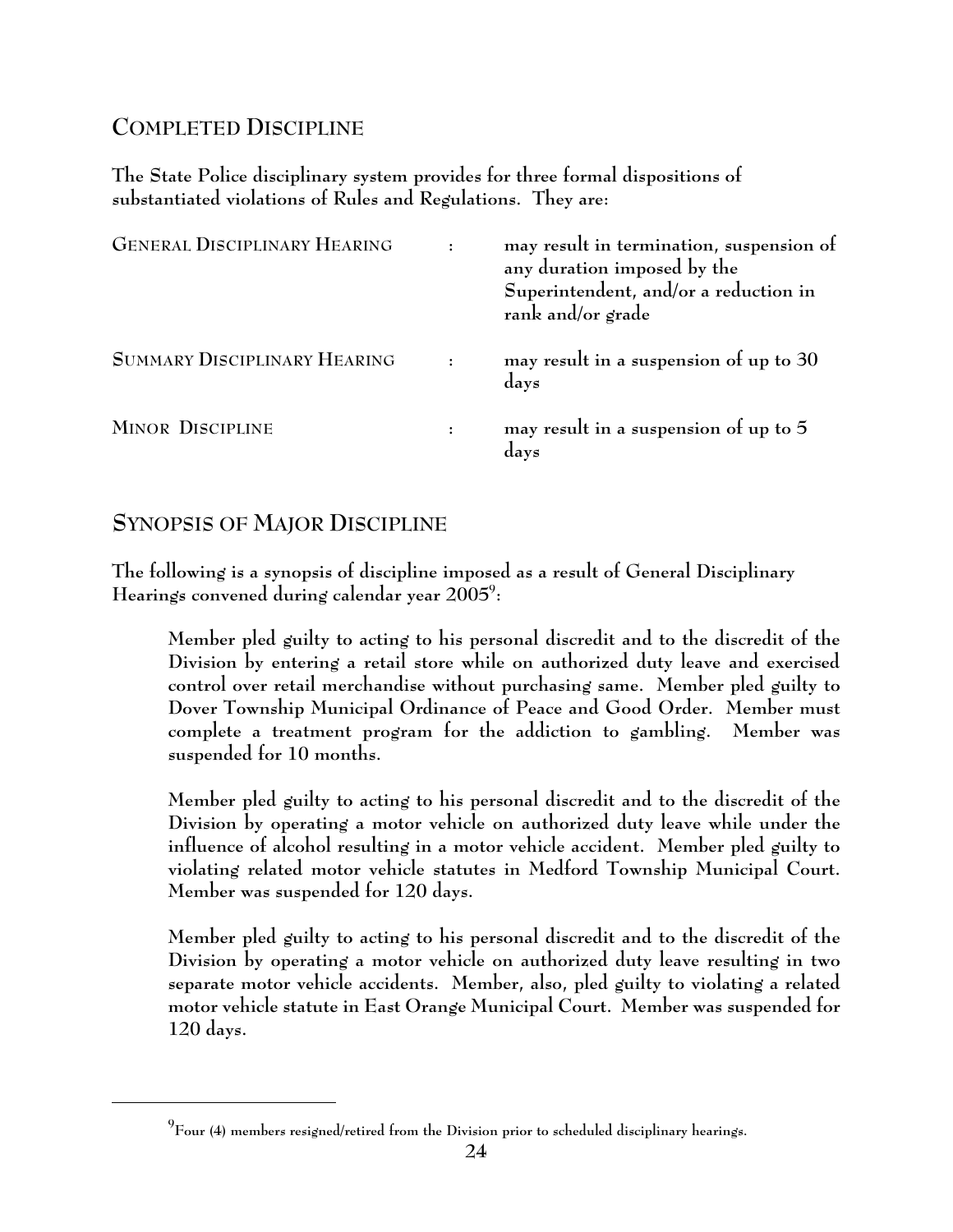Member pled guilty to acting to his personal discredit and to the discredit of the Division by operating a motor vehicle on authorized duty leave while under the influence of alcohol resulting in a motor vehicle accident. Member pled guilty to violating a related motor vehicle statute in Evesham Township Municipal Court. Member was suspended for **120** days.

Member pled guilty to acting to his personal discredit and to the discredit of the Division by improperly releasing a recovered stolen ATV to a personal acquaintance while in charge of the station vehicle / ATV log. Member pled guilty to violating proper evidence handling procedures. Member pled guilty to using his official position for unwarranted privileges and advantages. Member was suspended for **one** year.

Member pled guilty to acting to his personal discredit and to the discredit of the Division while on authorized duty leave by engaging in a verbal altercation with several members of a protest group. Member was suspended for **30** days.

Member pled guilty to knowingly falsifying an official EEO investigation report. Member pled guilty to acting to his personal discredit and to the discredit of the Division by submitting an official report with false information. Member was suspended for **30** days.

Member pled guilty to knowingly falsifying a witness signature and for falsely reporting where the witness was interviewed on an official EEO investigation report. Member pled guilty to acting to his personal discredit and to the discredit of the Division by submitting an official report with false information. Member was suspended for **15** days.

Member pled guilty to acting to his personal discredit and to the discredit of the Division by operating a motor vehicle on authorized duty leave while under the influence of alcohol resulting in a motor vehicle accident. Member pled guilty to violating a related motor vehicle statute in West Caldwell Township Municipal Court. Member was suspended for **120** days.

Member pled guilty to acting to his personal discredit and to the discredit of the Division by not being truthful during an investigation involving the discharge of a weapon by an off-duty member. Member pled guilty to failure to promptly report and to take police action while on authorized duty leave when such action was required. Member was suspended for **30** days.

Member pled guilty to acting to his personal discredit and to the discredit of the Division by inviting two male juveniles into his residence and showing them pornographic materials. Member resigned prior to imposition of discipline.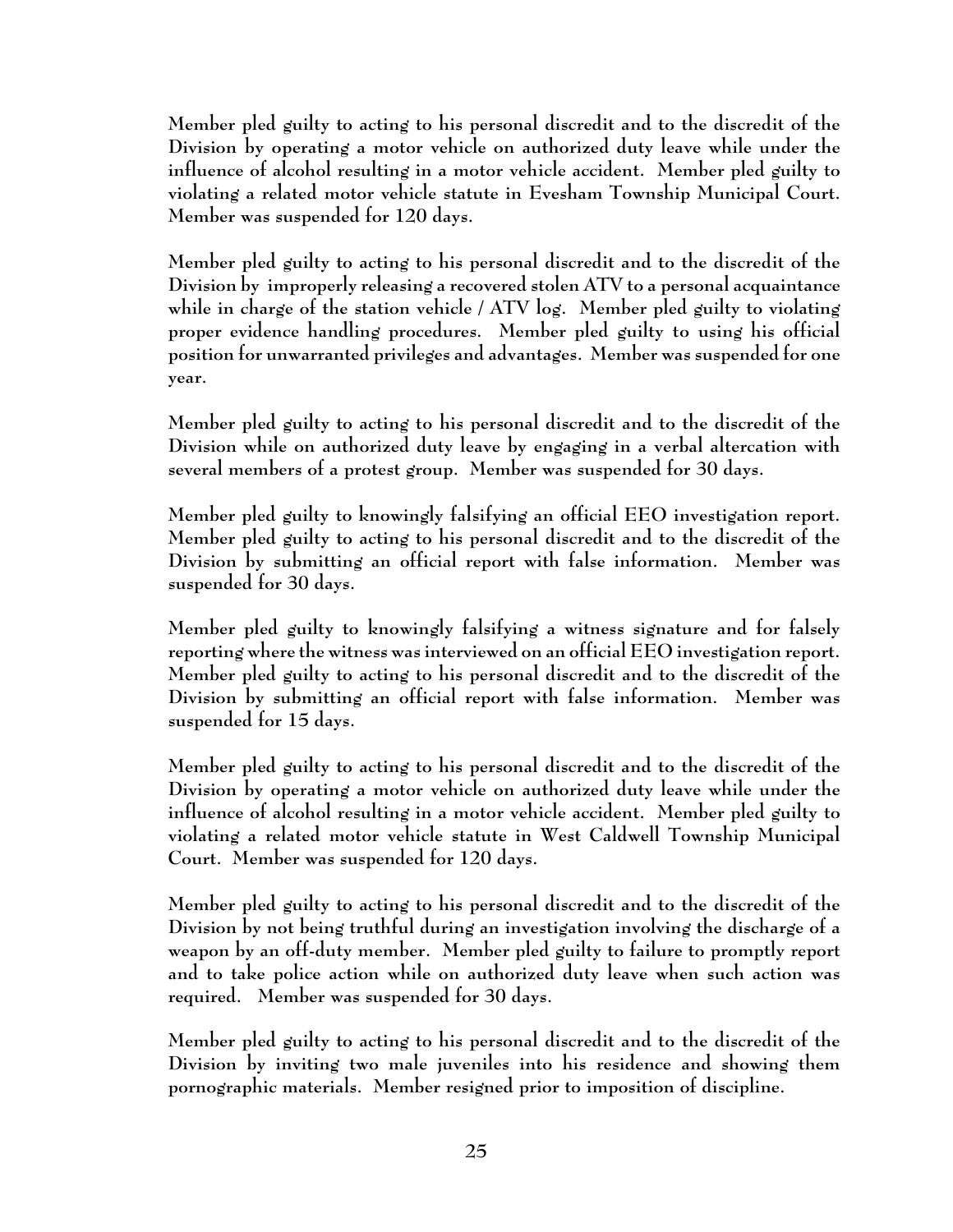Member pled guilty to culpable inefficiency and acting to his personal discredit and to the discredit of the Division for his excessive force utilized during the arrest of a motorist following the conclusion of a pursuit. Member was suspended for **40** days. Member pled guilty to culpable inefficiency and acting to his personal discredit and to the discredit of the Division by purchasing numerous firearms from a firearms dealer in which the member was responsible for inspecting. Member pled guilty to failure to promptly report and take proper police action by allowing an unlicensed employee to sell firearms. Member pled guilty to knowingly making false or misleading official reports and acting in an official capacity where the member had a financial interest. Member also pled guilty to willfully disobeying a direct written order. Member was suspended for **180** days.

Member pled guilty to culpable inefficiency and acting to his personal discredit and to the discredit of the Division. Member was found guilty of disobeying a direct written order. Member was found guilty of making or causing to be made, false or misleading official statements or intentionally misrepresenting any facts. Member was found guilty of using his official position for unwarranted privileges and advantages. Member found guilty of using an official telephone for personal use. In addition, the member was found guilty of unauthorized use of troop transportation while on authorized duty leave. As a result of being found guilty of the above administrative charges, the member was **terminated**.

**The following is a synopsis of discipline imposed as a result of Summary Disciplinary Hearings convened during calendar year 2005:**

Member was found guilty of failing to take appropriate police action. Member was found guilty of not following proper Radio and MVR procedures. Member found guilty of acting in an official capacity to his personal discredit and to the discredit of the Division. Member was suspended **10** days.

Member was found guilty of disobeying a direct verbal order from his/her immediate supervisor. Member was found guilty of disobeying a direct written order. Member was found guilty of making or causing to be made, false or misleading official statements or intentionally misrepresenting any facts. Member was suspended for **15** days.

Member pled guilty to acting in an official capacity to his personal discredit and to the discredit of the Division for inappropriate behavior while in uniform during a group photograph. Member was suspended for **10** days.

Member pled guilty to acting in an unofficial or private capacity to his personal discredit and to the discredit of the Division by operating a troop car while on authorized duty leave under the influence of alcohol. Member plead guilty to failing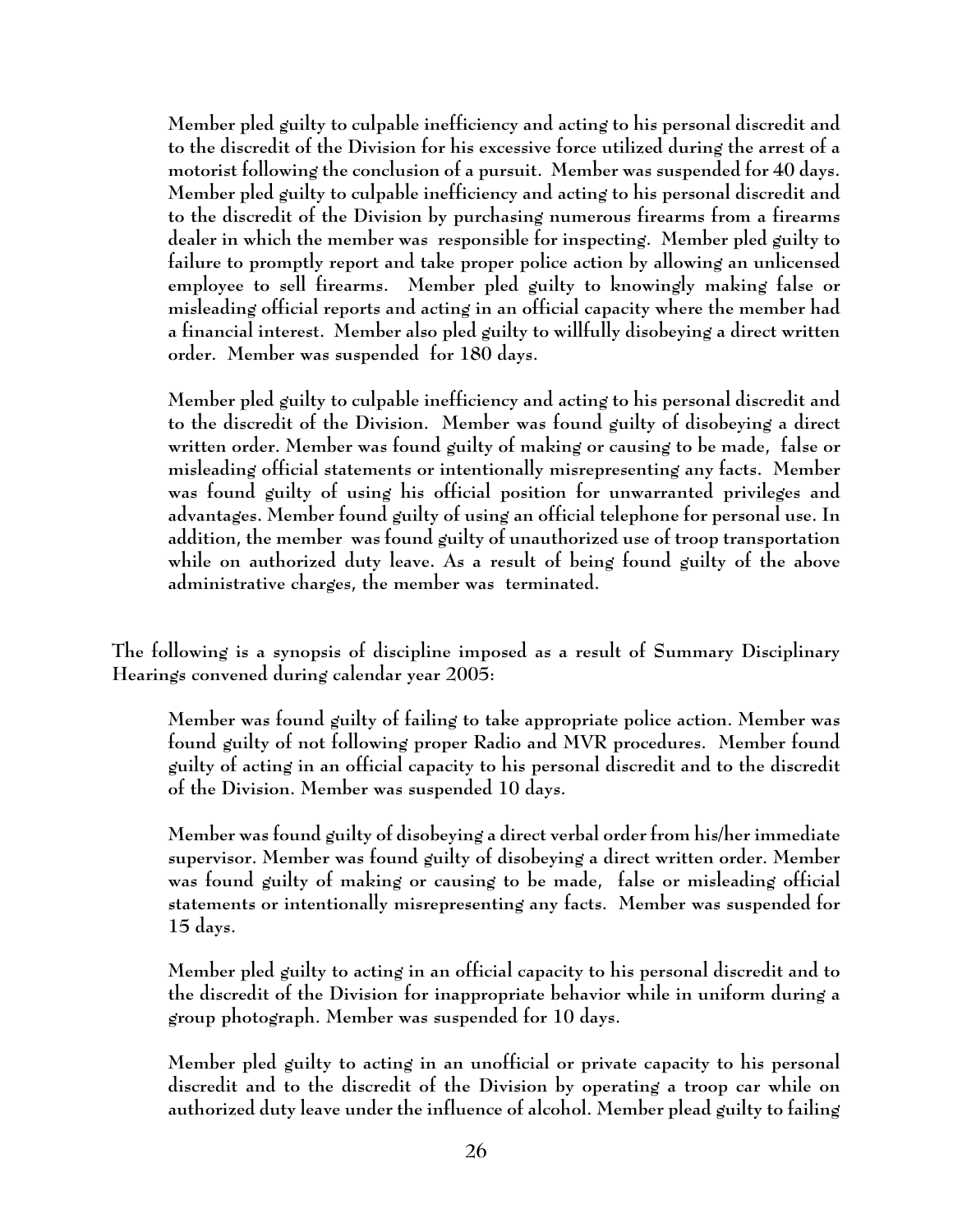to report off duty domestic violence incidents, as required by SOP B-10 and D-17. Member was suspended for **20** days.

Member plead guilty to acting in an official capacity to his personal discredit and to the discredit of the Division by ordering an individual off the New Jersey Turnpike following the conclusion of a MV stop. Member plead guilty to violating SOP F-19 and F-7. Member was suspended for **20** days.

Member pled guilty to acting in an official capacity to his personal discredit and to the discredit of the Division by failing to take the appropriate police action during a MV stop involving a suspected drunk driver. Member was suspended for **10** days.

Member pled guilty to culpable inefficiency and acting to his personal discredit and to the discredit of the Division for his actions displayed while assisting another trooper with the processing of a motorist suspected of operating a motor vehicle under the influence of drugs. Member plead guilty to violating SOP F-26. Member was suspended for **10** days.

Member pled guilty to culpable inefficiency and acting to his personal discredit and to the discredit of the Division for his excessive force utilized during the arrest of a motorist following the conclusion of a pursuit. Member plead guilty to violating SOP F-15. Member was suspended **20** days.

Member pled guilty to knowingly making false or misleading official reports. Member plead guilty to violating a direct written order, specifically SOP B-10 as it pertains to the candor obligation of Division personnel. Member was suspended for **20** days.

Member pled guilty to acting in an official and unofficial capacity to his personal discredit and to the discredit of the Division. Member plead guilty to failing to safeguard issued equipment. Member plead guilty to using an official telephone for personal use. Member was suspended for **5** days.

Member pled guilty to culpable inefficiency and acting in an official capacity to his personal discredit and to the discredit of the Division. Member plead guilty to altering or destroying evidence of any kind unless otherwise permitted by law. Member plead guilty to knowingly making false or misleading official reports. Member was suspended for **10** days.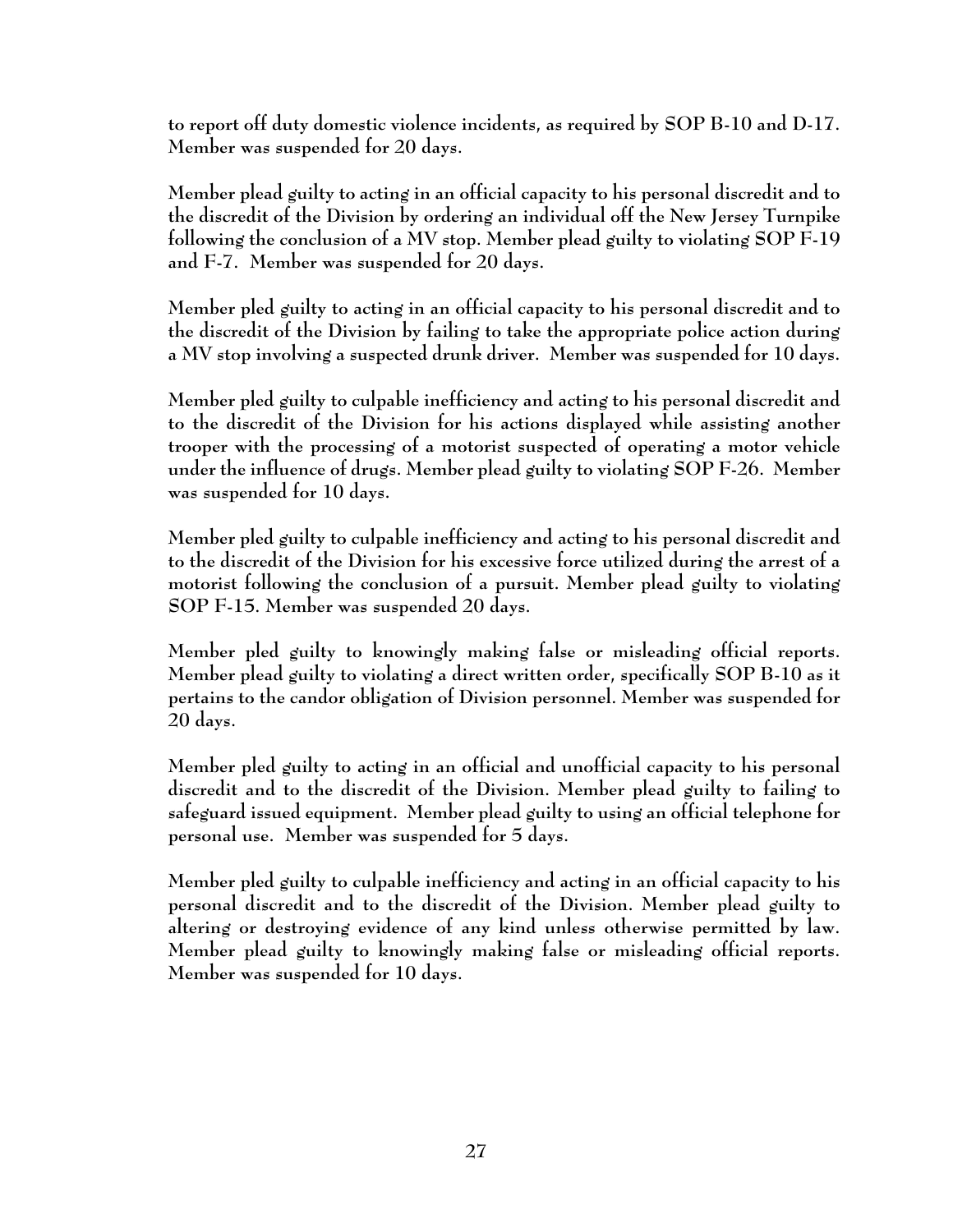## **SYNOPSIS OF MINOR DISCIPLINE**

**In addition to disciplinary hearings, during the year 2005, there were 46 Written Reprimands issued by the Superintendent for a variety of offenses. These include suspensions from 0 to 5 days. The following is a synopsis of Written Reprimands 10 issued by the Superintendent:**

Failure to safeguard Equipment/Identification.

Failure to Safeguard assigned uniform traffic book upon transfer.

Questionable conduct off-duty and on-duty.

Disobeying a direct order of a supervisor.

For the unauthorized release of Divisional information without proper authorization.

Interfering with an Administrative investigation while off-duty.

For improperly handling a possible domestic violence call.

Unprofessional behavior displayed off duty during a Municipal Court proceeding.

Failure to notify CAD of a motor vehicle stop.

For inappropriate actions during a motor vehicle stop.

Failure to provide complainant with Compliment/Complaint form during a motor vehicle stop.

Failure to document a visitor in the station and squad briefing within CAD.

For being culpably inefficient in the handling of a reported body on the side of the road.

Failure to follow MVR/CAD/Radio procedures.

For placing an uncertified breathalyzer unit into service at a NJSP station.

Unprofessional attitude and demeanor displayed during a motor vehicle stop.

**Some issued Written Reprimands encompass multiple violations. <sup>10</sup>**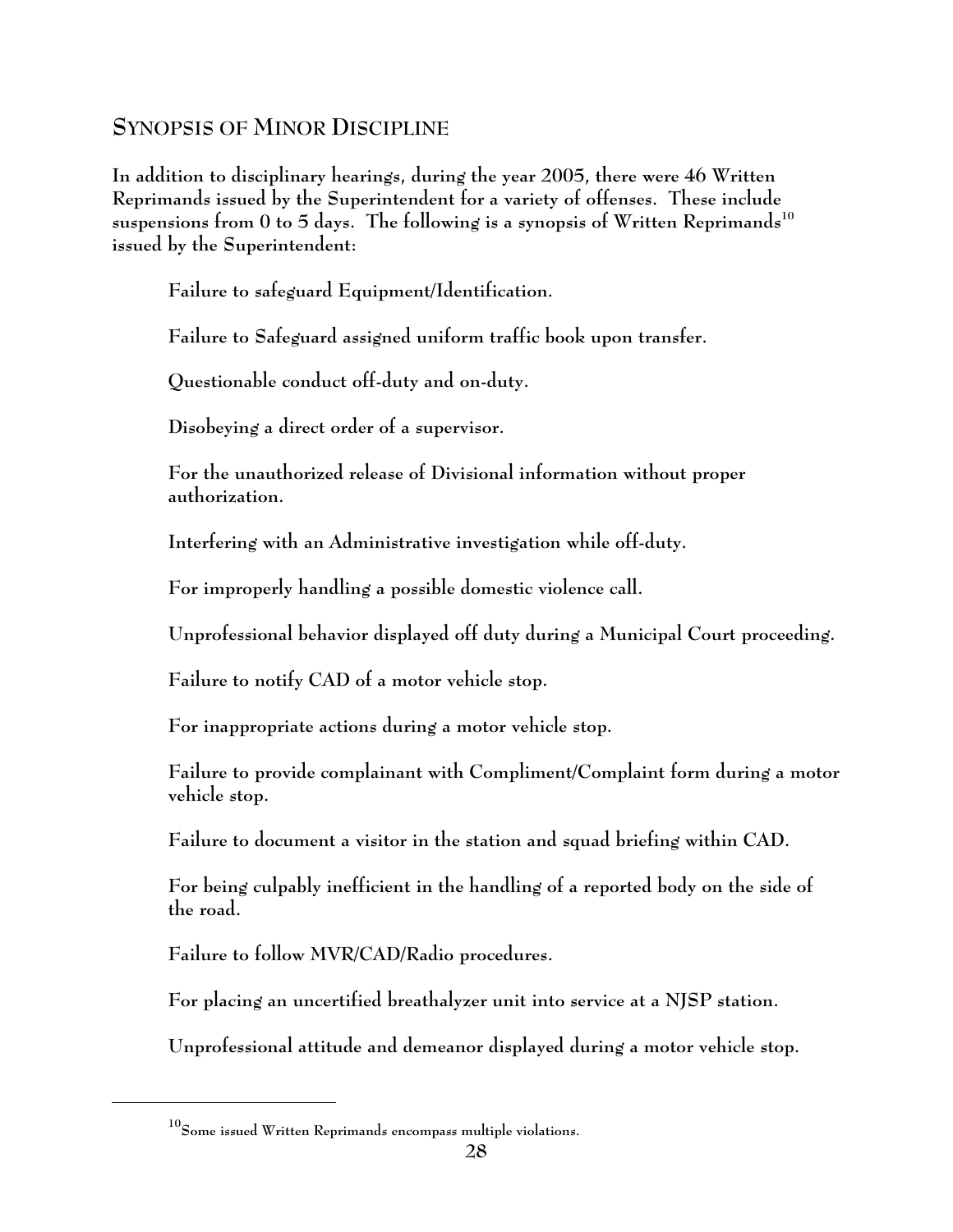Failure to notify Division of information of which it would take cognizance. For attempting to use position within the Division to intimidate or gain favor. For conducting the search of a private residence in a culpably inefficient manner. Failure to adhere to the Divisional medical leave policy.

Failure to provide name and badge number to a complainant.

Failure to report for duty.

Failure to notify supervisor of duty status changes.

Improper Supervision/culpable inefficiency.

Failure to document in CAD the departure of a member on sick leave.

Failure to relinquish in a timely manner travel reimbursement funds received.

For questionable behavior displayed during a shoplifting investigation.

For improper prisoner transport.

Failure to properly document daily activities on patrol chart.